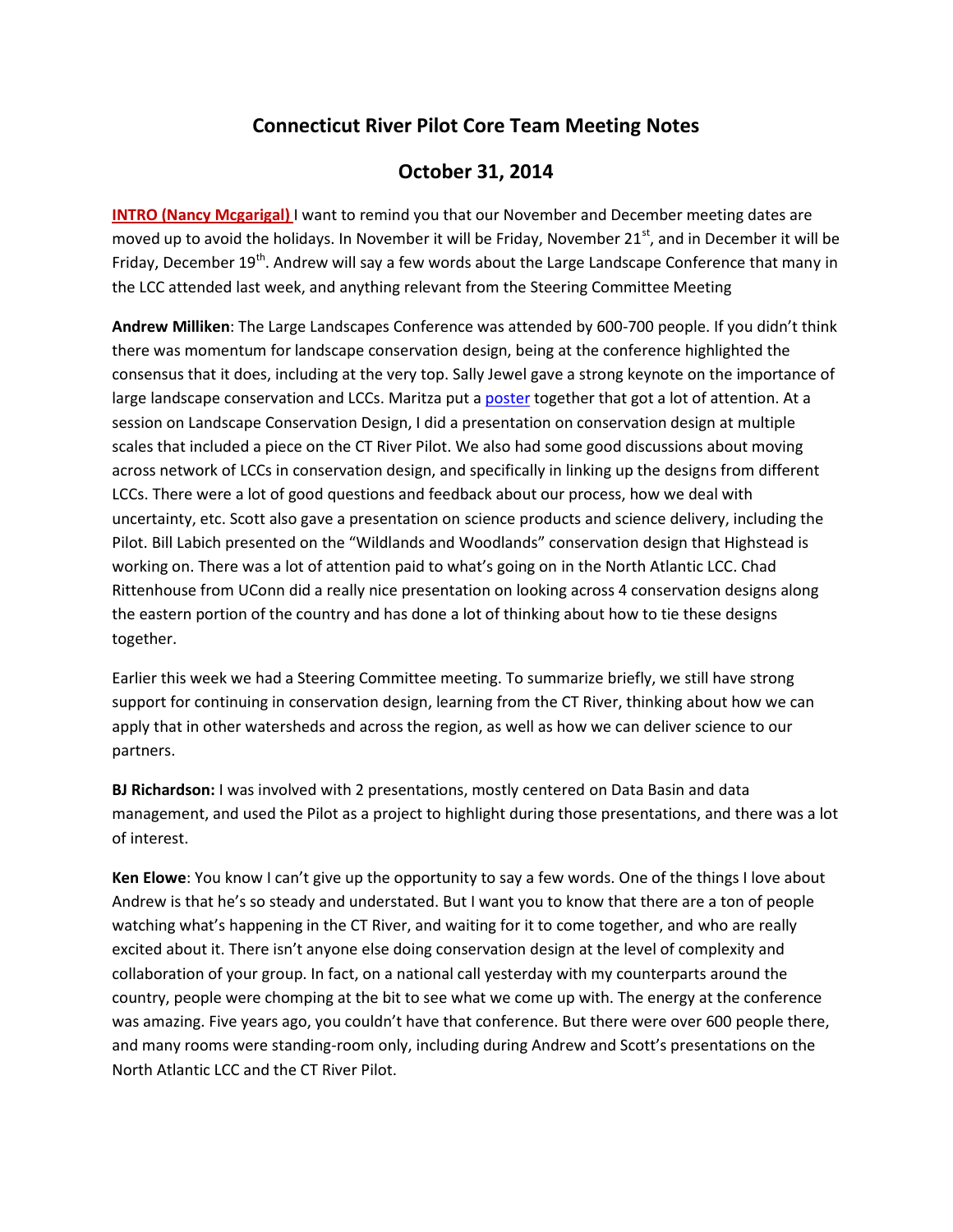**Nancy McGarigal**: We're going to adjust the agenda a bit and stay together instead of doing the afternoon breakout, for a couple of reasons. I've discussed this with the subteam leaders and this fits our agenda for today best. We'll still be taking a break around noon. So, subteam updates are next.

# **TERRESTRIAL SUBTEAM UPDATE (Randy Dettmers)**

We had a conference call this past Monday and we are still wrestling with the question of how to scale core areas on the terrestrial side. We spent a good amount of time reviewing our options and really trying to figure out what is our best option to have well-distributed cores and maintain a good representation of those ecosystems that we wanted to up-weight and ensure are within core areas. What we're finding is that there is a lot of overlap amongst all of them, which is good, but we're trying to think about the distinctions between them and find the right balance. We're hoping to come to a final decision later today. We're circling around towards 3 options, although that may be adjusted by what Jeff is going to describe based on a conversation with had yesterday with State folks about rare communities. In general, we've focused on HUC8 scaled option, which gives us the best distribution. But, it messes with some of the weights that we set. So we're also looking at the hybrid option, which is roughly an average between the full watershed scaling and the HUC8 scaling. The last option represents an adjustment to the weighting in which we add weight to Central Oak-Pine forest. We did a straw poll of those on the call and there wasn't a clear winner. There was some level of preference for the last scenario described, a fair amount of support for the hybrid, and the least support for the HUC8 scale.

## **Jeff Horan – Update on Rare/Natural Communities**

Some of the scaling related issues really come down to a couple of other decisions that we have to make. As some of you remember, there was a lack of connectivity across the watershed, particularly around aquatic areas. We had a meeting to look at floodplains. To oversimplify a bit, the areas along the CT are highly developed, so they were essentially masked from become core areas. We found a spatial data layer that correlates closely with a 100-year floodplain. The group strongly recommended that we incorporate that map in the core selection index.

**Ken Elowe**: Is that dataset available regionwide or just in the CT watershed?

**Jeff Horan**: I think it is only available in the CT, but I think the approach can be reproduced. Ground truthing was involved in creating this dataset. It does include developed and agricultural land, which is masked out by the other analysis.

**Kim Lutz**: I can clarify that a bit. Our technique was developed by Mark Anderson and has been applied for the whole region. The ground-truthing is only complete in the CT.

**Ken Elowe**: The context of my question is whether we can use this approach at a regional scale.

**Bill Labich**: Just very quickly, to make an analogy to zoning, there is system-level zoning and spot zoning. I wonder if there are other situations where we take an ecosystem favored by a particular partner, that we then recognize is important, and include that in the core. And could that be part of the model?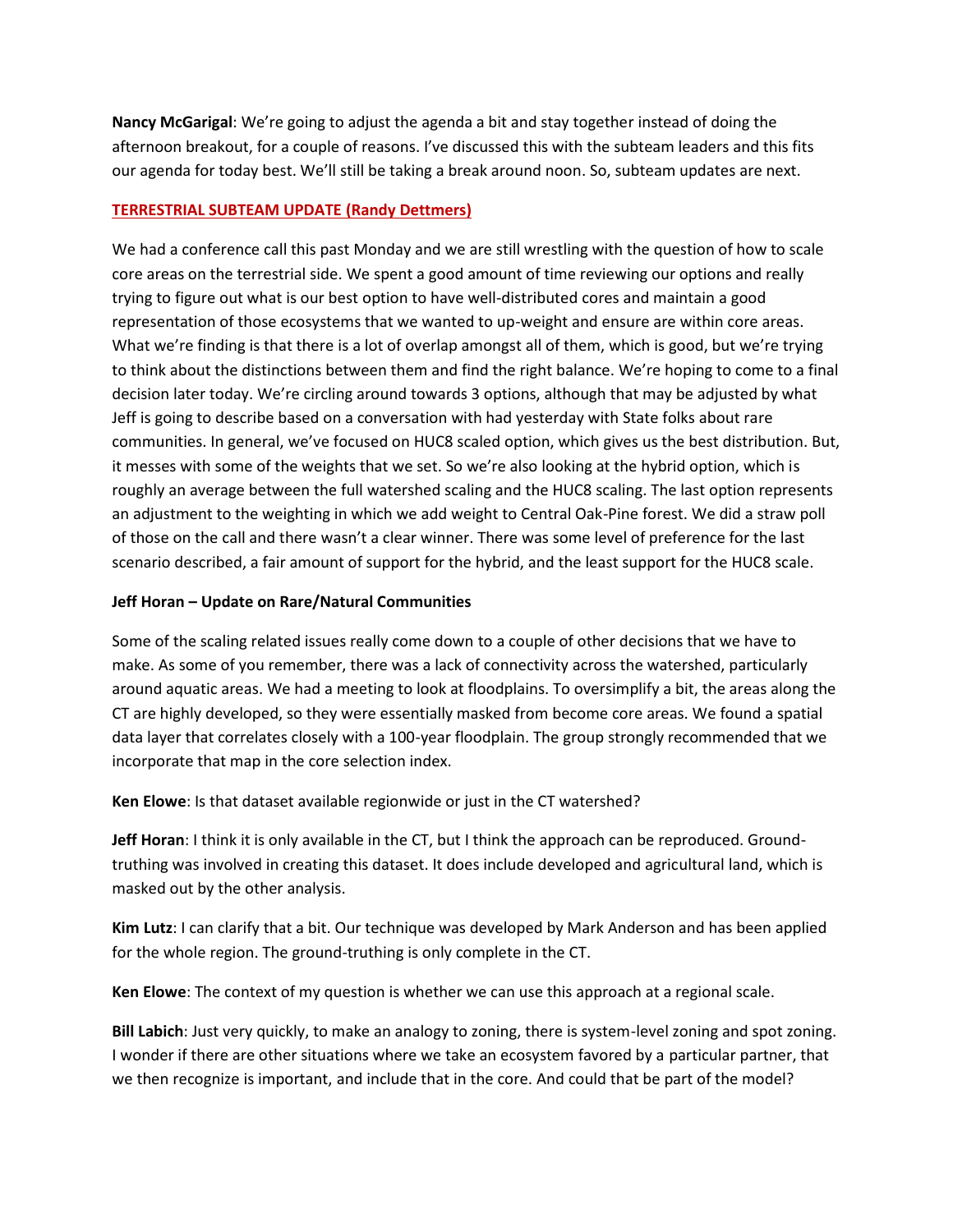**Jeff Horan**: I think we are. That provides a nice segue into our conservation from yesterday about rare communities. We have this data from all 13 states, and it's similar, but it's not exactly the same. And there are different restrictions in each state on how that data is used.

**Ken Elowe**: I don't want to imply that we shouldn't use the best available information. It's just a question of the separation of how to provide that data. Should we keep the design general, and add in specific local data layers later? I don't want to hinder our ability to use the modeling foundation at the regional scale.

**Jeff Horan**: As much as we try to make all of these datasets consistent, local concerns sometimes trump what seems best for the region. We try to be flexible in those cases and allow for some local modification, and remedy changes that we can. We had the same conversation on natural communities yesterday. Jenny, Emily, Eric, Dave, Randy, Scott, Nancy, Lori, and myself were all there. We were trying to understand the implications of including the rare communities in the core selection index vs. having it as an ad-hoc layer. Our last decision was to do the former. But the result of that was that the rare community areas showed up as very obvious polygons on the map. Showing this would violate our agreements with some states not to disclose the location of rare areas. As a result, we've decided to include the rare species data in the selection index in order to hide them somewhat within core areas. The upshot of this is to add in more core areas. We've gone from 577 to 800 core areas. We tried increasing the minimum core area size, but it didn't greatly decrease the total number of cores.

### **AQUATICS SUBTEAM UPDATE (Andrew Maclachlan)**

Our subteam has made most of the decisions we need to make for this phase of the design. We decided to scale our selection index by the watershed in order to maintain the regional context of this conservation design. A lot of our partners already have a local conservation plan, so by using this scale we focus on what we believe is a new approach, this larger landscape approach. We didn't see any negatives from using this approach. We're also using the 25% of area in cores. We've been working on the species-based approach. We don't really have any modeling materials for this, unlike the terrestrial team. We've put together some expert opinion on anadromous fishes. Including this leads to a nice connectivity corridor up the main stem of the CT and upstream into some tributaries. We've also been working with Brook Trout, using the data from Ben Letcher and his group. There are some things we're doing in the aquatic realmthat are new. Initially they were struggles, but we see them more importantly as opportunities.

**Dave Perkins:** I want to thank Andrew for keeping this team moving forward and making decisions. One thing I wanted to touch on was setting species population objectives. It's interesting to look at the iconic, keystone species of brook trout. It's not simple or easy or straightforward to set these objectives. If you ask the states how many brook trout populations they have, they'll give you an answer, but they all have different perspectives on what exactly is a population. The Joint Venture is classifying them in 4 ways: destination fisheries, local populations, ecological populations (little connection to the public), and winkers (population on the verge, that come and go). On top of all that you have the complexity of stocked vs. unstocked populations, which challenges our assumptions about which areas would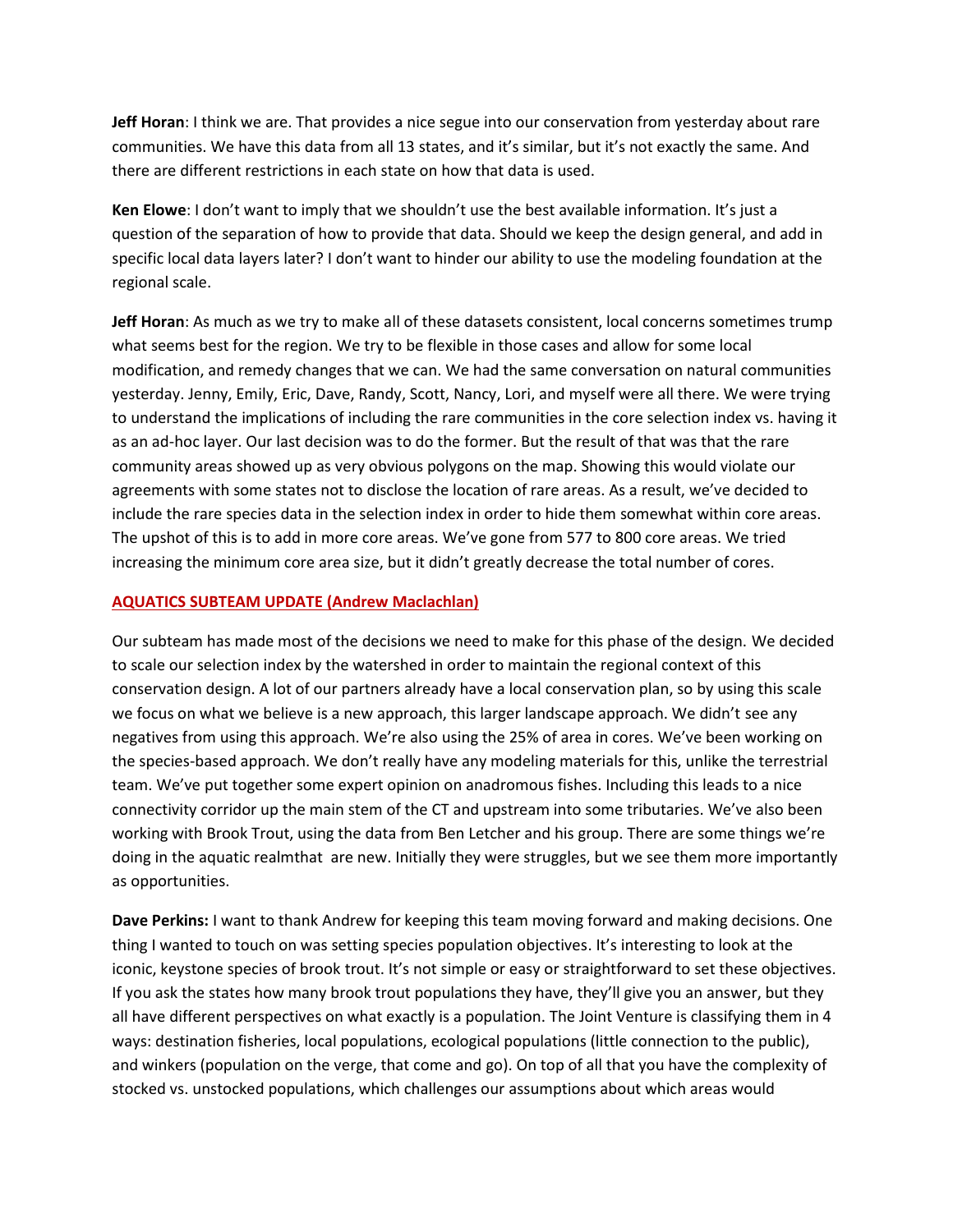maintain populations in the absence of stocking, and may be affected genetically by the stocking. The final variable is that the conservation measures that Connecticut may take don't necessarily affect the populations in Vermont, so it's different from managing migratory birds, for example. So we instead focused on habitat, suitability, resilience, looking for "the best of the best," etc.

**Ken Elowe**: It sounds like your objective is distribution. No? Then how do you know where you want to maintain brook trout?

**Dave Perkins**: What we've tried to do is identify the best of the best habitat. So we've identified the best 25% of brook trout habitat potential that's there. Brook trout have lost 90% of their historical habitat. So folks in VT preserve all habitats with current brook trout.

**Ken Elowe**: But you've described an objective as not to lose brook trout where they are now. And I think it's important to describe it that way. I think it's critical to articulate the outcome that way: "No loss of brook trout where they are right now." If you state it that way it can help describe what you're trying to achieve to others.

**Dave Perkins**: I think we thought it would be valuable to help managers identify the best areas on a habitat/watershed scale. It doesn't mean that other areas aren't valuable. There is still a lot of work being done to identify the status, history, and other information about different brook trout populations across the watershed, especially as part of the Joint Venture.

**Bill Labich**: If only 10% of the habitat is left, are you looking at other representative species that will still be using aquatic habitat if the brook trout disappears from other streams?

**Dave Perkins**: We've thought about that and talked about it, but we didn't come up with a better solution than what we're doing now.

**John Warner**: The way we looked at it was that without any data for any other species, we could use them as representative species. To get at that part of it, we're relying on the ecosystem-based approach. In the future, if there are more habitat models and assessments developed for aquatic species, we could incorporate it.

**Ken Elowe**: Just to wrap up. It seems to me that you're dancing around an objective that you have not explicitly stated. When I talk to Bill Hyatt, he says he doesn't want to lose any brook trout. And people in VT say the same thing. Wherever our brook trout models indicate we can continue to support them, then you can prioritize among those areas. I think what you're saying is that we don't want to lose any brook trout, but we're going to prioritize their habitat.

**Dave Perkins**: Yes, that's close, but we haven't yet got the data that would allow us to do the prioritization the way you're describing it.

## **CONSERVATION DESIGN SCENARIOS (Kevin McGarigal)**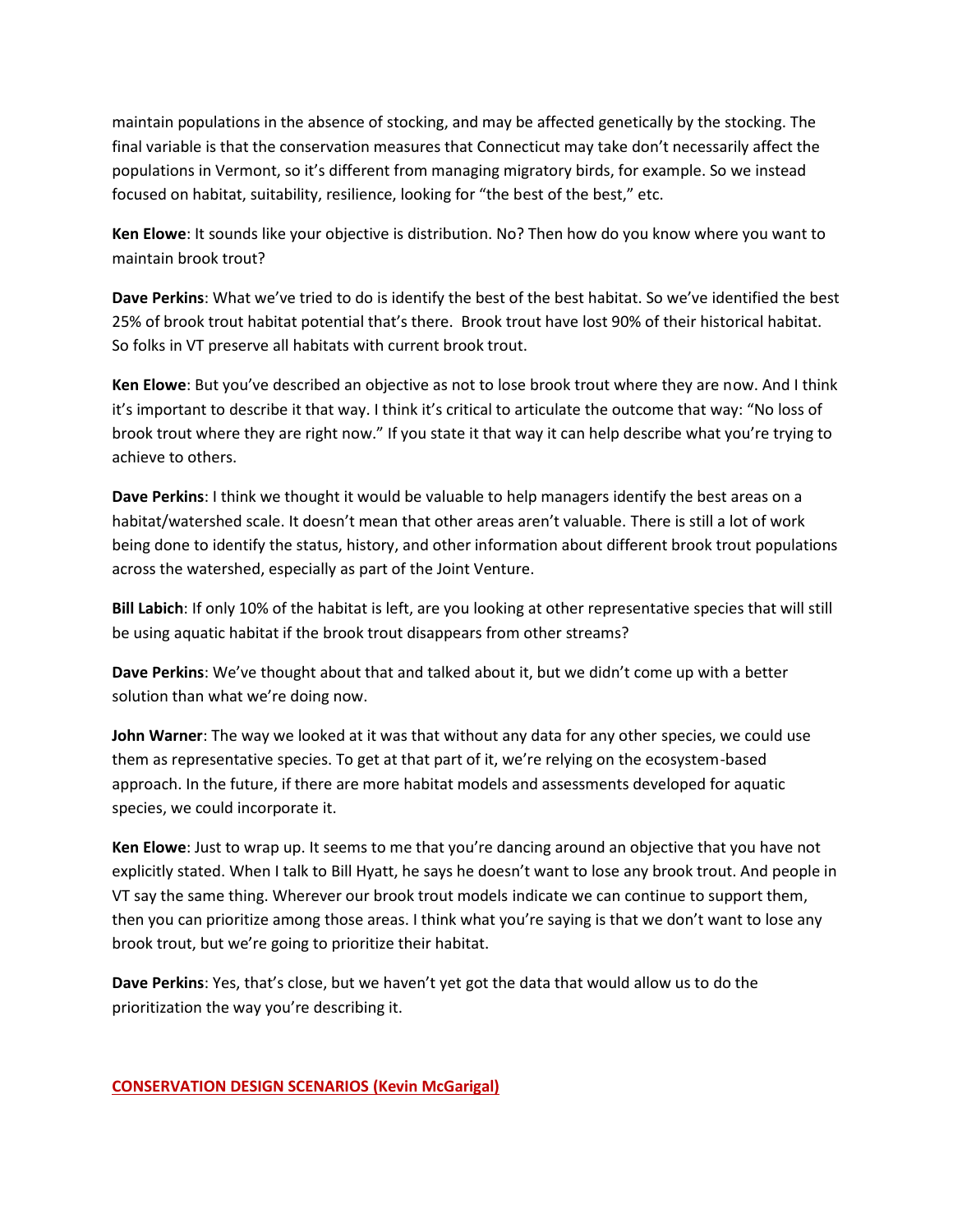The first part of the presentation focuses on the package associated with the species-based approach. After that, we'll compare the species- and ecosystem-based approaches look like. Please keep in mind what we want to use for our final design. We can distribute and describe just one package, or a couple of the options that exist separately, and we could make 2 or 3 options available.

**Slide 4** Review of what kinds of information are incorporated into the core area selection index

### **Part One: Terrestrial Cores (Species-Based Approach)**

**Slide 5** Review of key decisions for the terrestrial cores

**Slide 6** Optimization involves progressively creating core areas in the CT river watershed. Described more extensively in the September meeting. The graph on the left shows our progression towards meeting the target of landscape capability units for each species. Recall that each species was weighted and the design involves assigning a target that reflects what portion of the total landscape capability available in the watershed for a given species. The vertical dashed bar represents the solution at which 25% of the landscape is in core areas.

**Patrick Comins**: Isn't there a bit of a northern bias in the species we've chosen? The only one I see is Louisiana Waterthrush, which is tied to streams. But several of the others, such as black bear, moose, etc. have a northern bias.

**Kevin McGarigal**: You are right, I think, that there is a bias in the representative species toward northern distributions. Also, we're using the CT River scaling. We haven't imposed a distribution like the HUC8 scaling. Here we took the place that was going to meet all the species' targets the best first. The cores are concentrated and larger in the north because the land up there meets more species' needs. We do see well-distributed cores in this approach, but they are small.

**Patrick Comins**: I just wonder how different it would look if there were additional representative species.

**Kevin McGarigal**: This is the issue with representative species. We're only using 14, which clearly do not capture all of the species of interest. If we used 30 species, perhaps we'd get better distribution.

**Ken Elowe**: Just to clarify, when you say target, what do you mean?

**Kevin McGarigal**: Each species has a total landscape potential, which we calculate by summing landscape capability across the watershed. The initial target for each representative species was 50% of that potential. Then a weighting system was applied to bring that percentage up or down. The ranges go from 40-85%. This 40-85% of landscape capability is the target to which we're referring.

**Ken Elowe**: We need to keep being clear about articulating the difference between what we need to meet our goals vs. how we're going to be strategic about it. It's a critical piece for discussions with the public.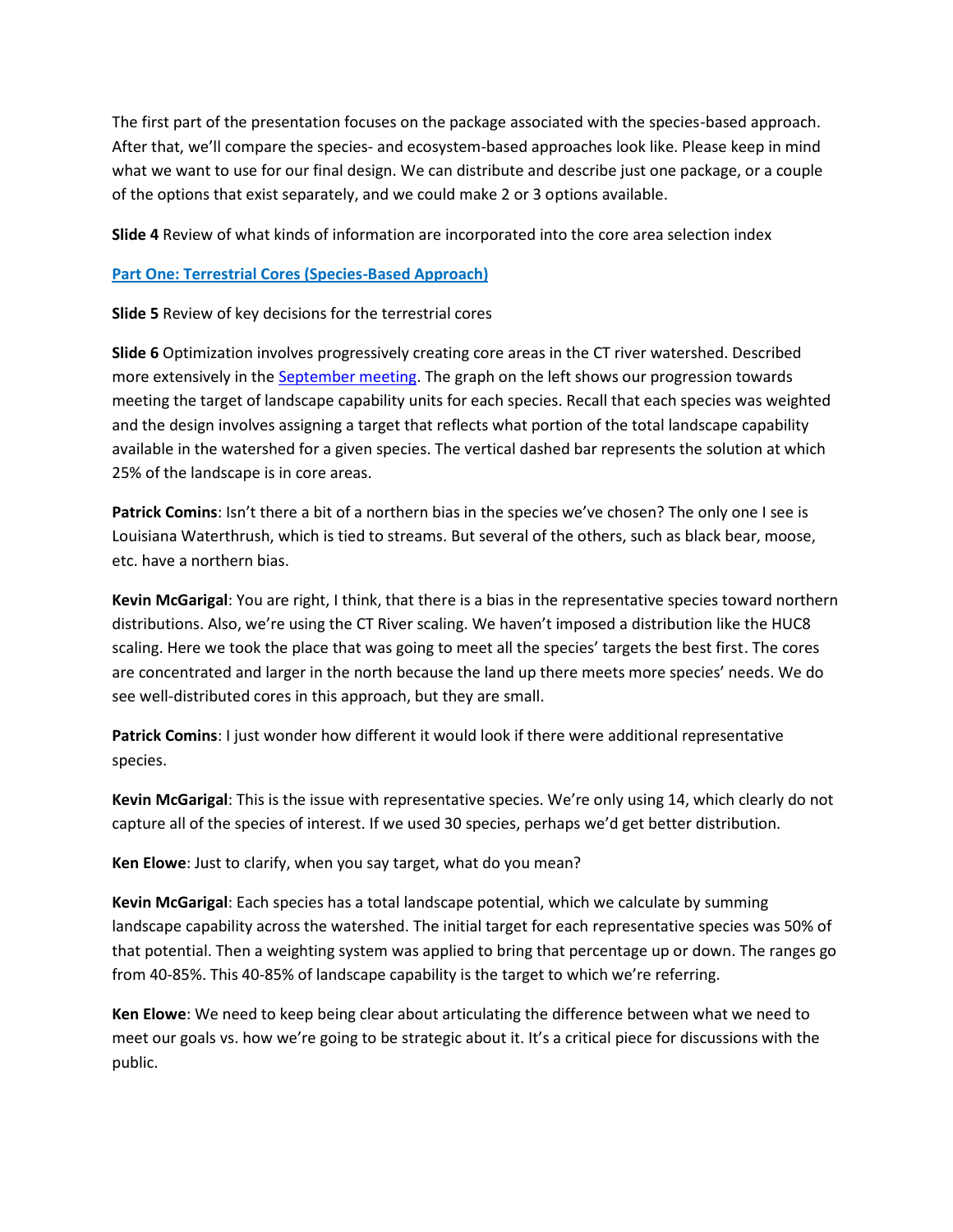**Slide 6** (animation, continued) Shows top 20%, 20-40%, etc. The graph at left has the same curves, but the vertical line moves.

**Slide 7** 100% of the targets. This occupies 48% of the landscape.

**Slide 8** If you study this slide, you see that the species approach often overlays areas with high IEI, but in some cases, such as the smaller core in the center, the species approach is capturing habitat of some species that would not have been highlighted with the IEI.

**Slide 9** We've tried to show here a prioritization of cores based on the order in which they were creating during the optimization. It's not a true gradient since it's categorical, but it represents a sort of tiering system.

**Slide 10-13** Illustrates how small cores are created to pick up good habitat for particular species. I see these as some of the most important products to come out of this process – the cores overlaid on the continuous and seamless gradient maps.

**Slide 14-15** Vulnerability to development. This map highlights areas with high conductivity (modeled ecological flow) *and* a high probability of future development.

**Bill Labich**: In terms of the large core in the center, can we assume that because that core is there that the roads aren't developed nearby, or that the development is unlikely?

**Kevin McGarigal**: Already-developed areas are transparent on this map. These are areas that our model indicates are likely to be developed.

**Slide 16** In this map, core areas are displayed as nodes. We also looked at the links among them, and created a network. We then calculated the importance of each core area based on the relative importance of each core area. This was based on removing nodes one by one to see how much their disappearance affected the connectivity of the entire network. This takes into account actual size, IEI values in the core, proximity to other nodes, and connectivity between nodes.

**Patrick Comins**: Does this take into account protected areas? It looks like a lot of the blue cores are on protected land.

**Kevin McGarigal**: In the early stages of this project we decided not to include information about secured lands. We're only using it after the analysis as an overlay.

**Patrick Comins**: I'm concerned that someone could look at this and say "our job is done," and redirect focus to other parts of the country.

**Kevin McGarigal**: It would be interesting to take these cores and adjust their importance index based on whether they are already secured. That's a slightly different question; this is focused on the importance of the nodes ecologically, rather than the vulnerability of the nodes. We'll give some thought to that; it's an interesting point.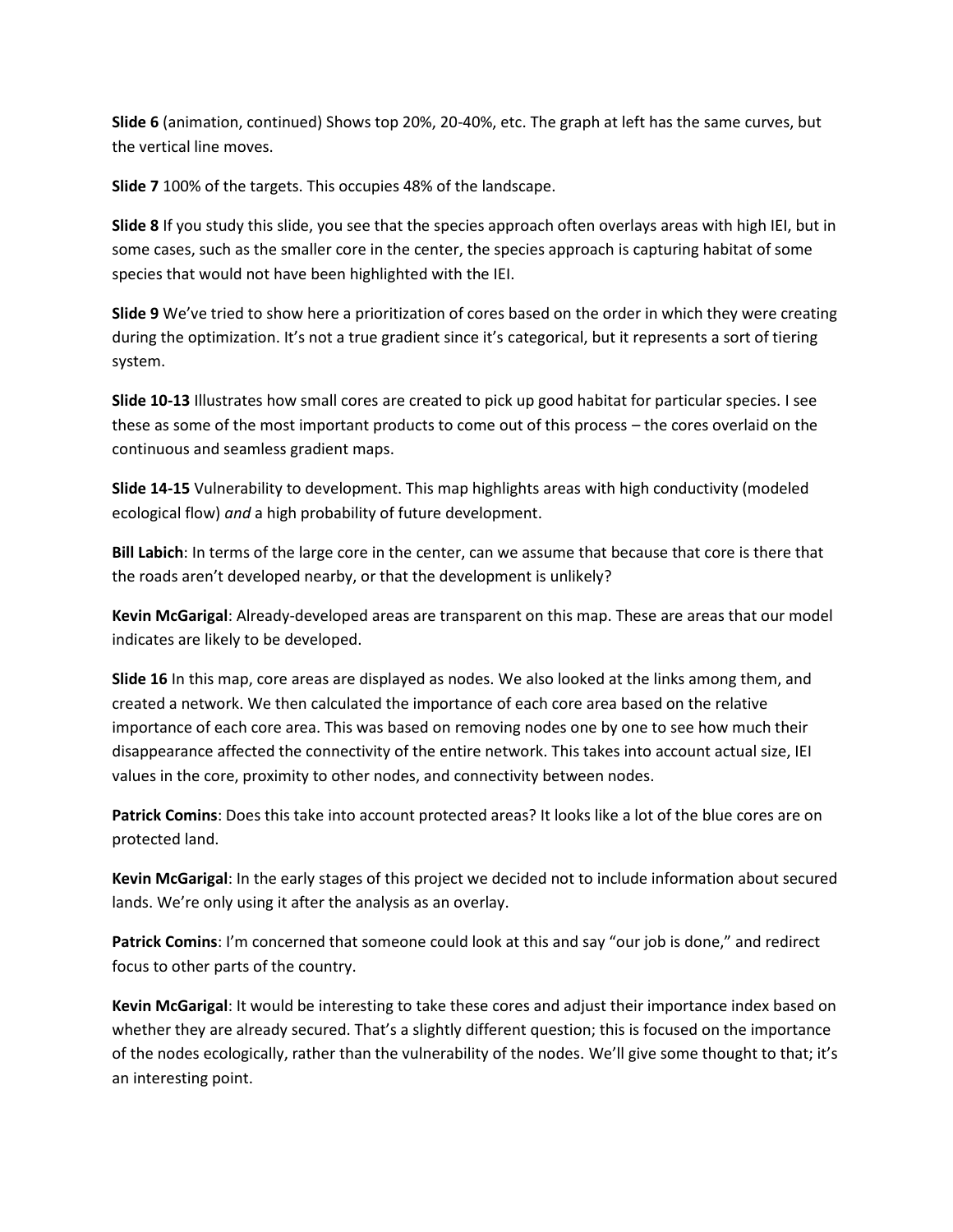**Catherine Doyle-Capitman**: How is high probability of development determined?

**Kevin McGarigal**: It's based on a very complicated urban growth model that has been in development for a couple of years. That model is based on statistical amounts of historic growth and patterns projected into the future based on county-wide growth. I think if I go into more detail I might confuse more than clarify.

**Slide 17** This is another potential product as part of the packaged design.

**Slide 18** We can also describe core area composition. We could do this on a core-by-core basis. Later I'll show you the composition of the full network. The box in the lower left describes Core 72, the large one in the center, and the importance of that core area in terms of macrogroups. It's not showing the proportion of land in the macrogroup within the core, but rather how important that core is.

There was some confusion about this slide. **Scott Schwenk** summarized it by saying: Just to clarify, one simple alternative would be to say that this core area is 5% Northern Peatland and Fens, but that's *not* what you've done here.

**Kevin McGarigal**: Yes, this is actually an importance index, which is very different from the percent breaking out by macrogroup. We can provide that, and talk about other ways to create an importance index, if people are interested.

**Georgia Basso**: Two questions. Would it be worthwhile to look at the distribution of the representative species to see if we are skewed, and to consider adding a southern-skewed species? Especially if we're already skewed towards the north for other reasons, like intactness.

**Kevin McGarigal**: You've hit on a real issue of choosing a limited set of species. There's no way to choose a completely unbiased set of species. These representative species were chosen to represent the range of habitats, as well as those species for which the CT has a high responsibility for. There's also the practical issue of limited time and money. I don't think this is an issue that is part of the scope of this project to tackle.

**Georgia Basso**: The second part is about use. Looking at the connectivity model, do we have a local connectivity model? How do managers at the local level apply this tool if there aren't opportunities for connections?

**Kevin McGarigal**: The short answer is yes, there is both local and regional connectivity. It is an independent, standalone product that you can use to make decisions. The regional connectivity is the one based on the core area network.

**Ken Elowe**: We talked a lot about this topic at the Steering Committee meeting. They really wanted to make sure that we define things at the scale at which money is spent.

**Kevin McGarigal**: Yes, we plan to provide a suite of products that will allow managers at varying scales to make decisions that are informed by the context of other scales.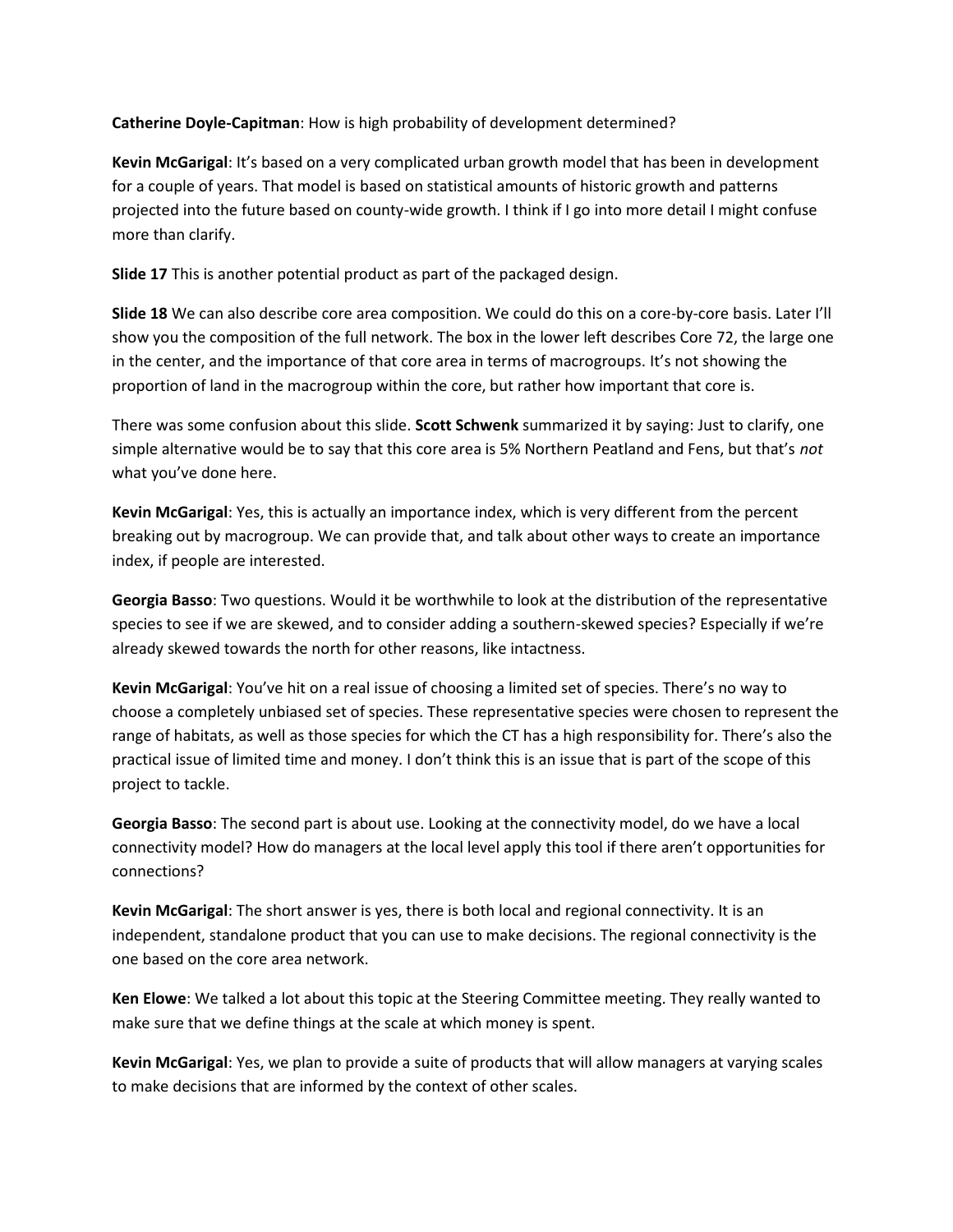**Bill Labich**: My comment is that more information is better. So all the products that you've showed so far look fantastic. I'm thinking about implementation at the local scale, and thinking about our experience incorporating the TNC resiliency data into a biodiversity conservation planning process. There was hesitancy about whether to incorporate data, but in the end they wanted to include information about the importance of a given area to the region or ecoregion as a whole. So my question is whether the selection index is scaled to the watershed? If Core 72 is representing 22% of that macrogroup, if we change the scaling then does that mess up our numbers?

**Kevin McGarigal**: It doesn't mess it up; it just changes it, and will certainly change those numbers.

**Bill Labich**: So then this is important, because what you're showing now is pretty straightforward. But under a hybrid scaling approach, or something more complicated than that, then using this figure, and explaining what that percentage means, will be difficult. I'm afraid I'm going to lose people if a figure like the one on the slide is any more complicated to explain than it already is.

**Jeff Horan**: When you laid out what the scenario was, you indicated that no rare species were included. But the terrestrial team agreed to include a few rare species; we just don't have the data for it yet. There are a lot of priority New England cottontail areas in the southern half of the watershed. That is one species that will be captured - that is a different approach in the species approach. If we included that in the core selection index, it would create some more cores in areas that Patrick and Georgia are thinking about.

**Kevin McGarigal**: In this iteration of the approach, the rare species, including cottontail, are being treated as overlays. They are not used to generate cores.

**Slide 19** Shows an importance index for several species of that same core. It's big, heterogeneous, and has a lot of good habitat for a lot of species.

**Slide 20-21** Showing the species habitat capability maps in the same area. Note the species targeted by each core area differs spatially.

**Slide 22-24** Top chart is for Core 388; bottom chart is for Core 400. I'll also point out that these cores are fragmented, on purpose, because of roads that are present. But they are very close to one another, and you could think of these as one larger core.

# **PART TWO: AQUATIC CORES**

**Slide 25** Review of decisions made

**Slide 26** Brook trout probability of occurrence model based on current conditions and at the catchment scale (larger than terrestrial 30mx30m scale). Rivers include distribution of these species (not preference). Conveniently, brook trout are pretty well distributed north-south.

**Slide 27** We provide ecological integrity gradients for aquatics too – this slide is specific to brook trout.

**Jeff Horan**: So are you saying that instream habitat has been evaluated?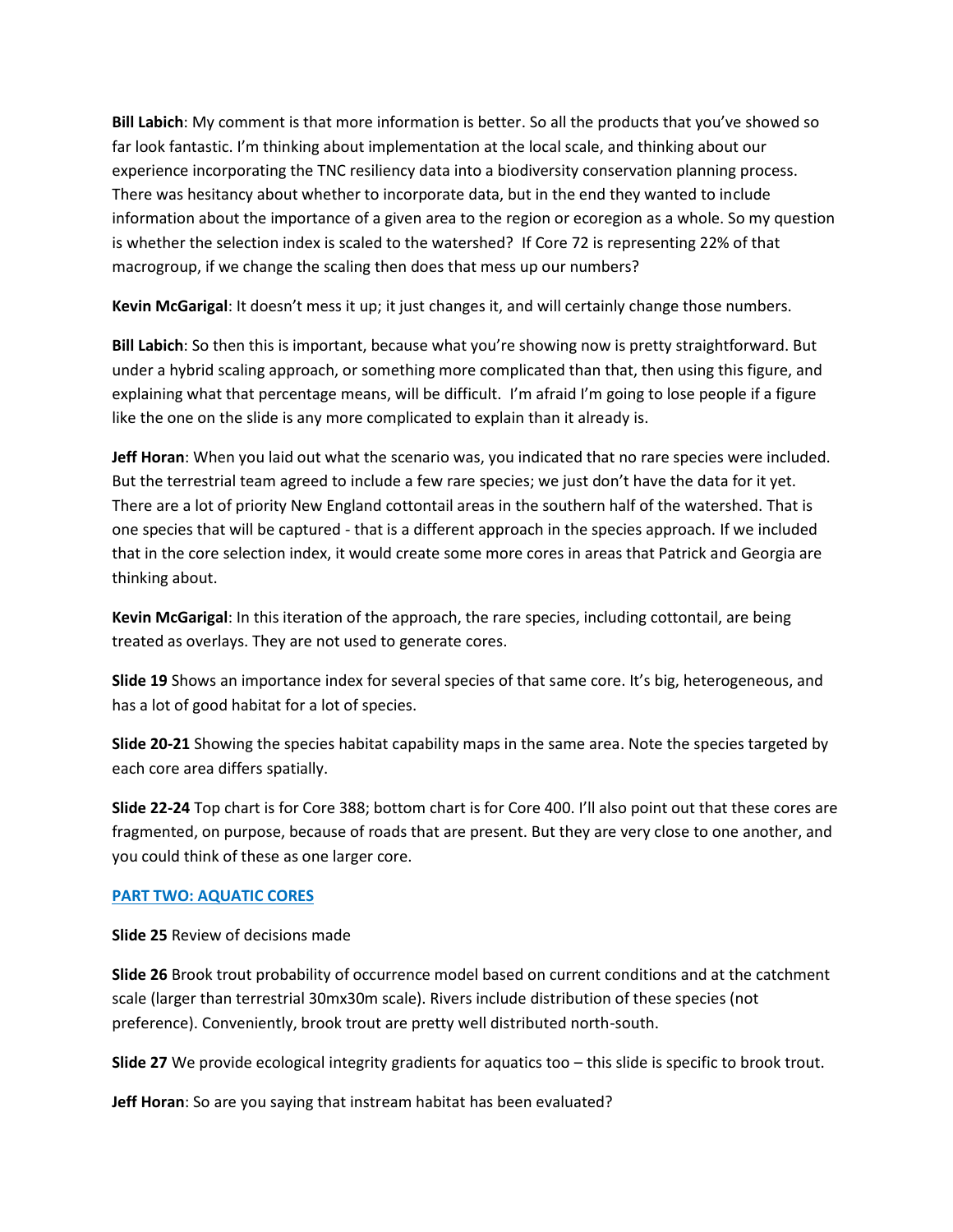**Kevin McGarigal**: No. What's depicted here for streams is IEI and the stream temperature sensitivity – they are not combined.

**Slide 28** This shows the same IEI, but for anadromous fish instead of brook trout. This is another way of providing a gradient of information for the cores.

**Ken Elowe**: The Millers river shows up here as darker than the mainstem. Is that a function of it being free-flowing instead of impounded.

**Kevin McGarigal**: I can't say for sure, but that makes perfect sense.

**Slide 29-30** The aquatics cores are buffered, but the buffer is a zone of influence, rather than a buffer that could be considered part of the core. The zone of influence is the terrestrial area around the cores, graded from 0 to 1. What this slide shows is that a huge proportion of the CT watershed is covered by the zone of influence around our cores that represent 25% of the aquascape.

**Andrew Maclachlan**: I want to address Georgia's question about decision points. I think this is one of those sets of products. The zone of influence map shows where your terrestrial decisions have the most influence on important streams. Where do we impact streams the most?

**Slide 31** We still need to decide how to describe the composition and importance of the cores.

**Ken Elowe**: Is the question you're posing modified by the buffer and its role as an influence on these areas? I'm trying to think about how you would use this information on the ground.

## **PART THREE: CONNECTORS**

**Slide 32** overview slide – for more details on how all these maps are created, you can view the webinar on connectivity from September, or read the notes and look at the presentation PDF. All are available on the LCC Website.

**Slide 33** You have higher conductance when you're near a large, good node (nodes in blue). We are still focused on the species scenarios. The gaps you see are the reality of having core areas in a highly resistant (developed, fragmented) landscape.

**Slide 34** We need to consider how best to present this. Right now we're looking at the raw result, but we could smooth it.

**Bill Labich**: It's about presentation *and* interpretation. I'm looking at the far right corner and all the red between those cores. I wonder if I were to work with a land trust there, how would we interpret what would be important to do. Looking at the red, in my mind I want to know how much of the connectivity we need to conserve. Do I have to protect all the red, or is there a way to display importance?

**Kevin McGarigal**: That's a great question without an easy answer. I can clarify one thing, which is that this product shows you where the flow is occurring, and how much. What it doesn't show you is how critical is any one place in that corridor – vulnerability. In theory we could calculate what happens if you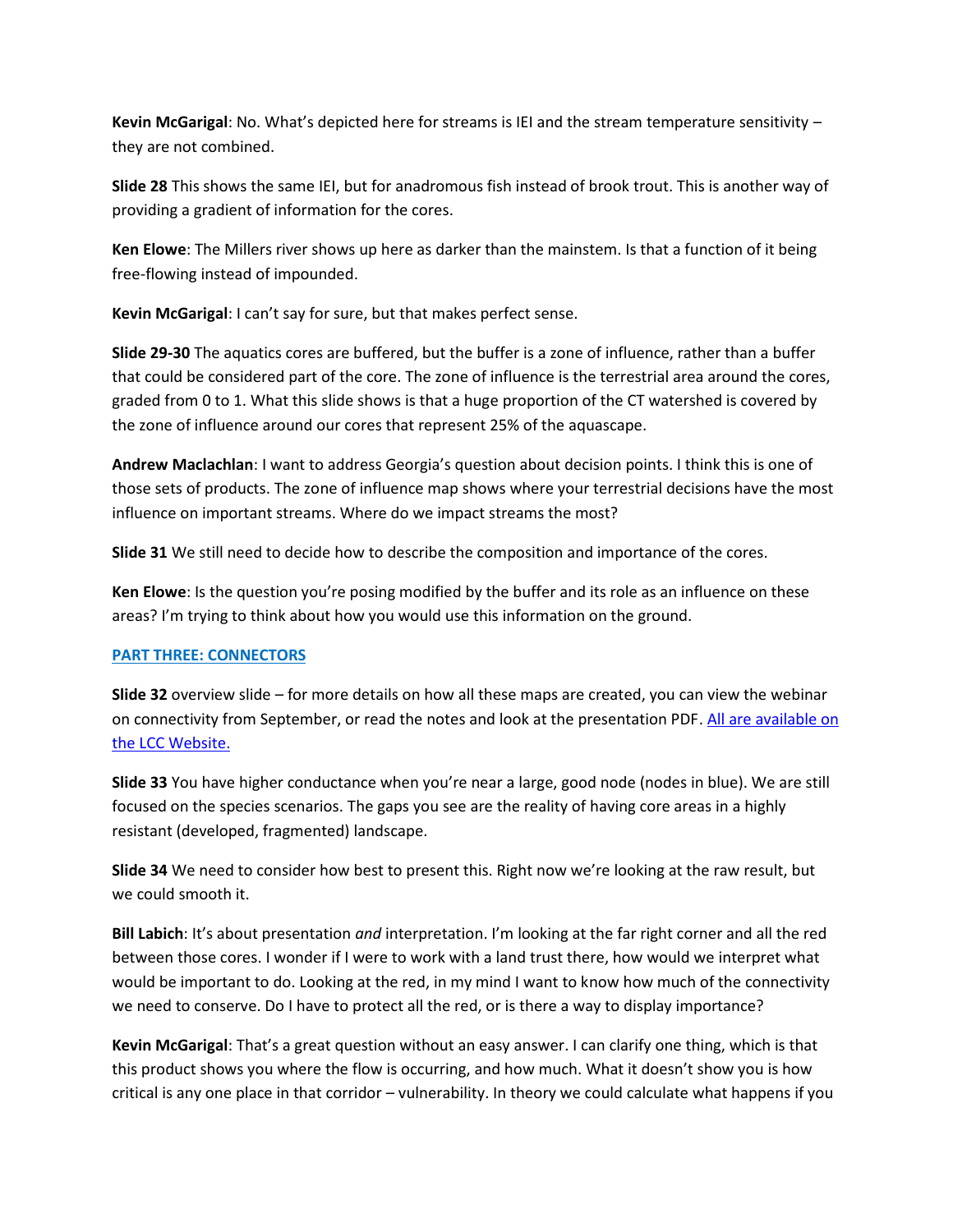develop a given area, but it's a huge computational challenge. We've done it before – we've done it for Massachusetts – but it's outside the scope of the current project. If we decide that it's very important, we could do that in a future face. But on that note…

**Slide 35-36** …irreplaceability gets at part of this. Where you have broad swaths connecting things, you get less irreplaceability. But I think what you really want is critical linkages. This disregards where you are likely to go. But it says, if you could go anywhere, where would you go, even if it's really far away and the conductance probability is 0.

**Bill Labich**: We've talked about an implementation phase. If there is a future phase, maybe we should include that.

**Scott Schwenk**: To clarify, even with the species core areas, the conductance is not referring to them, but rather to the ecosystem core areas.

**Kevin McGarigal**: Yes. If we agree that the habitats represent what the species need, it should be fine. If we were to do this the best way, we would want to do conductance for each species, and build unique connectivity models. If we did that, we'd get 14 connectivity results, which we would then have to figure out how to combine them. I think we should do this down the road, but we're not doing it in this phase of the work.

**Eric Sorenson**: What does land-based connectivity mean when the species are mostly birds?

**Kevin McGarigal**: This conductance isn't pertaining to birds per se. It's referring to the ecological similarity between the cores in the biological settings variables that define the environment. I'm not arguing that birds are equally sensitive the landscape resistance, but they *are* sensitive to some degree.

**Bill Labich**: I know we're talking about birds, but they are representative species for animals from other taxa. So this isn't saying that this only relates to birds, it's the ecosystems that birds and a lot of other animals use, and the connectivity between those ecosystems.

**Slide 37-38** Vulnerability. This integrates how likely it is that I can get to a place, if it's the only place I can go, and whether it's likely to be developed in the future. We're also showing local vulnerability within the cores. Places that are red have high flow, but also a higher probability of development.

**Slides 39-40** Here we've prioritized the links similarly to how we prioritized the nodes (core areas). These maps don't show all the links, just the most important ones, which are then ranked within themselves. This is another dataset that we can decide to include as part of the package or not.

**Emily Preston**: So these are based on a least-cost pathway?

**Kevin McGarigal**: They're based on random low-cost paths. It picks one single route.

**Emily Preston**: But it's weighted toward shortest distance?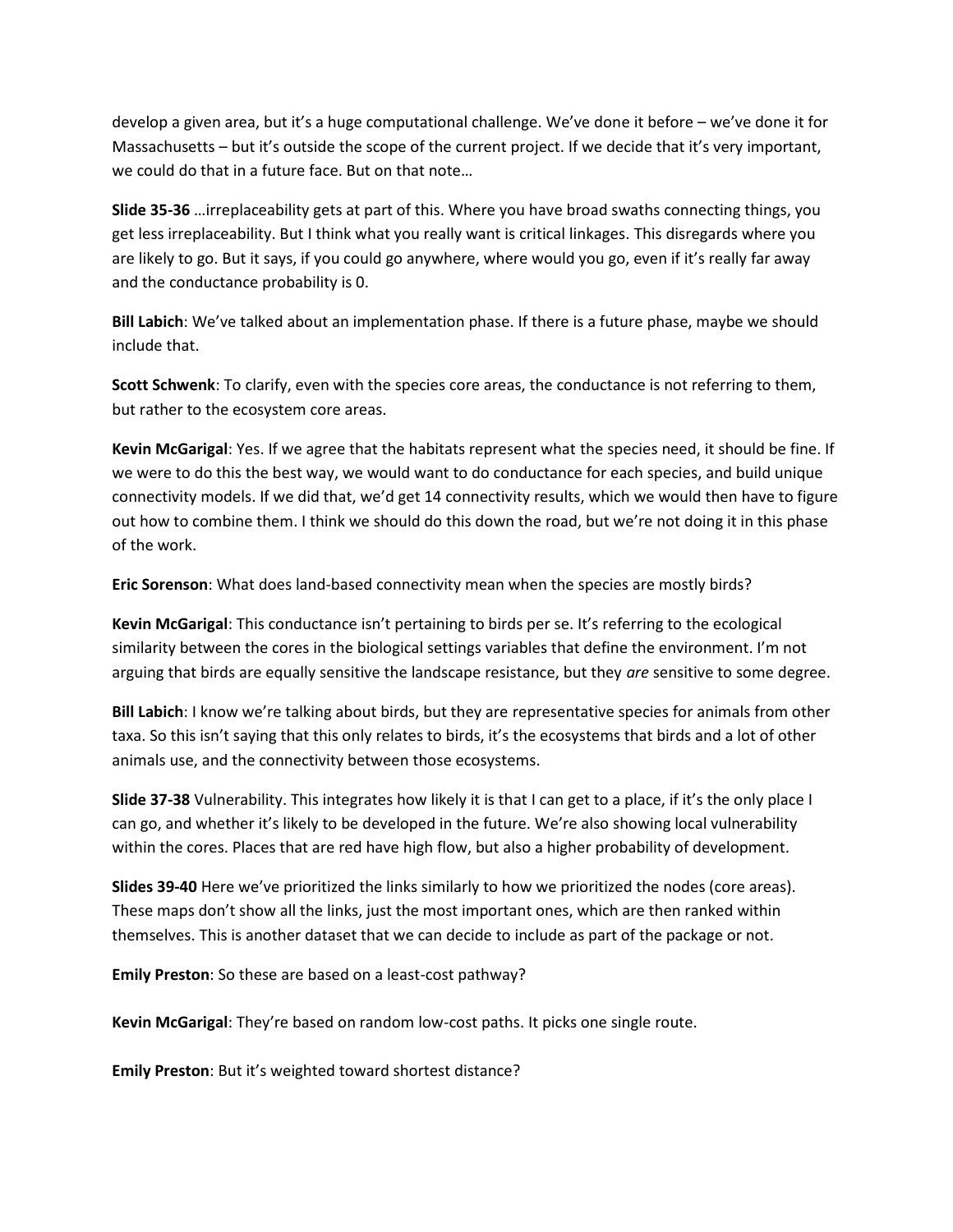**Kevin McGarigal**: Conductance is, but irreplaceability is not. There's also a threshold distance.

### **PART FOUR: RESTORATION AND MANAGEMENT**

**Slide 41** – overview of what is in the current, funded scope of work

**Slide 42** Measuring change in aquatic connectivity, which is a metric developed by UMass. This is one of the metrics that goes into IEI. We look at the change in aquatic connectedness associated with removing a dam (which has a passability score). Also incorporates where the surrounding area in the aquatic environment has high ecological integrity. We theorize that if an area has poor integrity anyway, then removing a dam won't help that much. The intent of this map is not to be the only source for deciding where to remove dams.

**Scott Schwenk**: TNC has also done some dam removal prioritization. I think the approach they've taken is an anadromous fish perspective, so you might start lower in a stream system, rather than starting near headwaters. Could this take more of an anadromous fish perspective, or do you have any thoughts on this?

**Kevin McGarigal**: Yes, it could, and it currently does not. I think this algorithm would have to be modified substantially in order to do this, because it's based on local connectivity rather than anadromous (ocean-freshwater) connectivity.

**Dave Perkins**: I think that's what's really cool about it. We feel confident about our knowledge of anadromous fish needs, but this could bring attention elsewhere.

**Bill Labich**: Do you have a way to identify the use of the dam? Such as whether it's a drinking water supply reservoir?

**Kevin McGarigal**: That's be great. This is not our datasource. I think it originates from our TNC dam database. I don't' think we did any attribution work – just spatial work to attach the dams to actual streams.

**Kim Lutz**: I was going to comment that those attributes do exist, so if we wanted to provide that information then it is in the TNC layer.

**Kevin McGarigal**: Great. It does sound like more of a post-hoc thing. It wouldn't affect the results, but it would affect how we interpreted or used them. Maybe we don't want to show it as a target if it's a public water supply.

**Slide 43** Culvert upgrades – 27000+! We used the field-based data when we had it. Currently that data exists for 10% of the dataset, and we'll continue to update these as culvert survey work continues. The rest are modeled.

**Dave Perkins**: Do we have a sense of how accurate or how good the modeling is at predicting the bridges?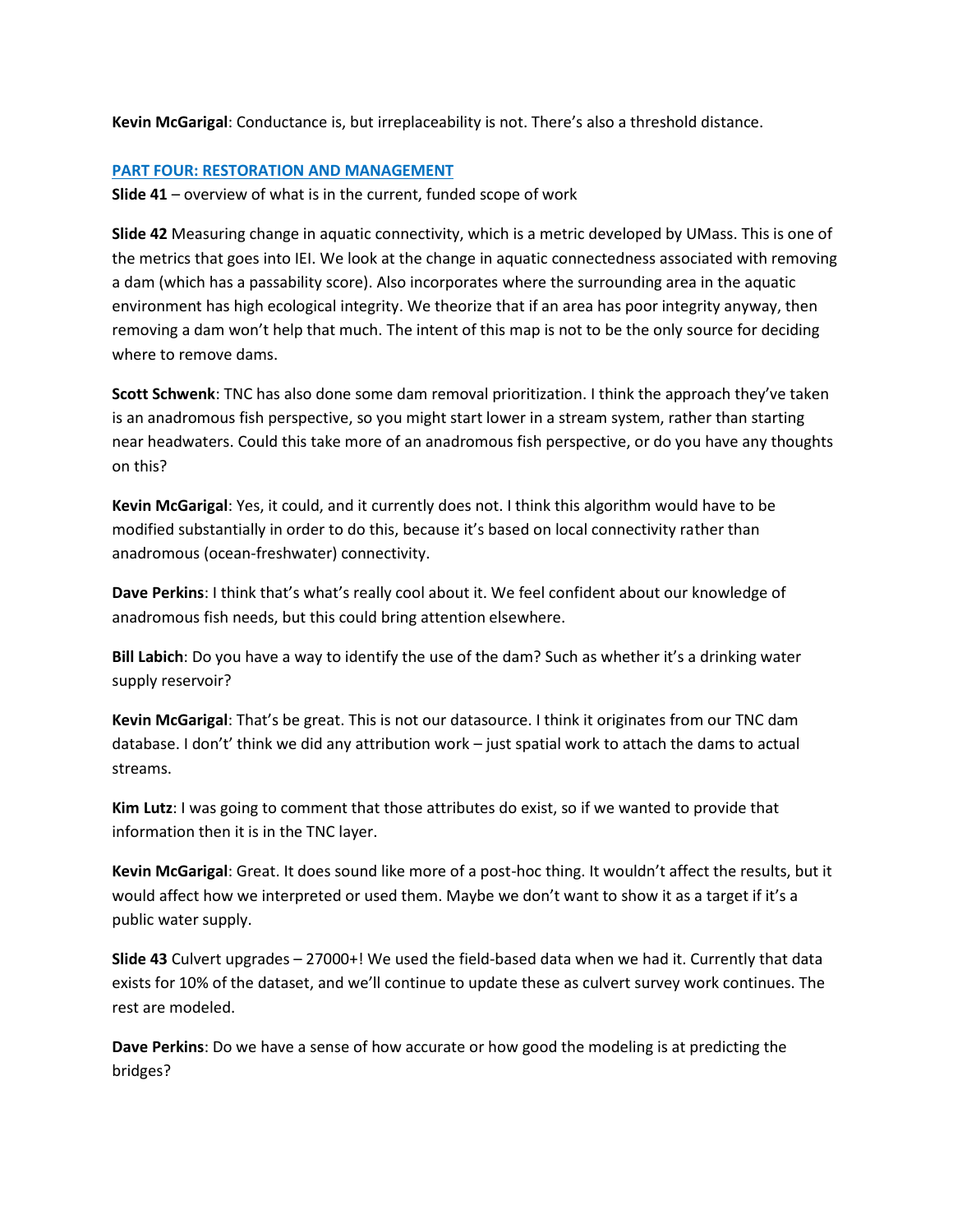**Ethan Plunkett**: I think the bridges are usually classified correctly – around 80%. It's really beyond that where it really deteriorates. The  $R^2$  on the model as a whole was 0.3, but this was predicting terrestrial passability, aquatic passability, and whether or not it was a bridge. So the noise isn't due to bridges.

**Slide 44** Terrestrial analogue to culvert improvement. No one has pointed it out yet, but there are limitations to this. We can only point out the difference in terms of removing one barrier at a time. Optimizing clusters of actions is extremely computationally challenging.

**Slide 45** We don't plan on developing an algorithm to optimize this during the current phase of work. But, we can use the existing products to think about management. For example, we know that Central Oak-Pine and Prairie warbler habitat evolved with fire, and we can point to this to recommend certain core have, for example, prescribed fire actions. But it's not a model-based approach. It's using the compositional analysis and then logically determining what management should be done.

## **PART FIVE: CONSERVATION OVERLAYS**

**Slide 46** Overview slide.

**Slide 47** One option. If it's an overlay, you have time to think about it. If it's going to be incorporated, then we need to know now.

**Bill Labich**: What are the downsides of including it as overlay? Jeff was talking about natural heritage areas. (rare ecosystems) For proponents of these rare species, what are the negatives of the overlay approach?

**Kevin McGarigal**: The implication is that if it's an overlay, then it is what it is. It doesn't interact with the other layers. If it's incorporated into the core-building process, then it will gain cores. Sometimes they'll grow only to that edge boundary, and sometimes it will encompass other types.

**Bill Labich**: If it's detachable, is that a place where people could lose funding?

**Emily Preston**: The issue we've had with overlays is that they may depict locations on the ground of rare species in a way that in New Hampshire – we have really tight regulations – we have to find a way to disguise these sites. This is both to protect the plants and animals that might be targeted for harvest, and to appease landowners who do not like having information on a map that relates to their land. So we need to fuzz out the data, to say this is an important natural area, and not say that it's great habitat for species X or Y.

**Kevin McGarigal**. If it doesn't need to be represented in the core, then an overlay is simple and straightforward. Then the question is how much do we need to smooth it? We could use our core area algorithm to disguise these area. I don't see that as a problem.

**Emily Preston**: The advantage to the overlay is that we do discover new information from it. And we could update it later. We just have to make sure our state is okay with the decision that is made.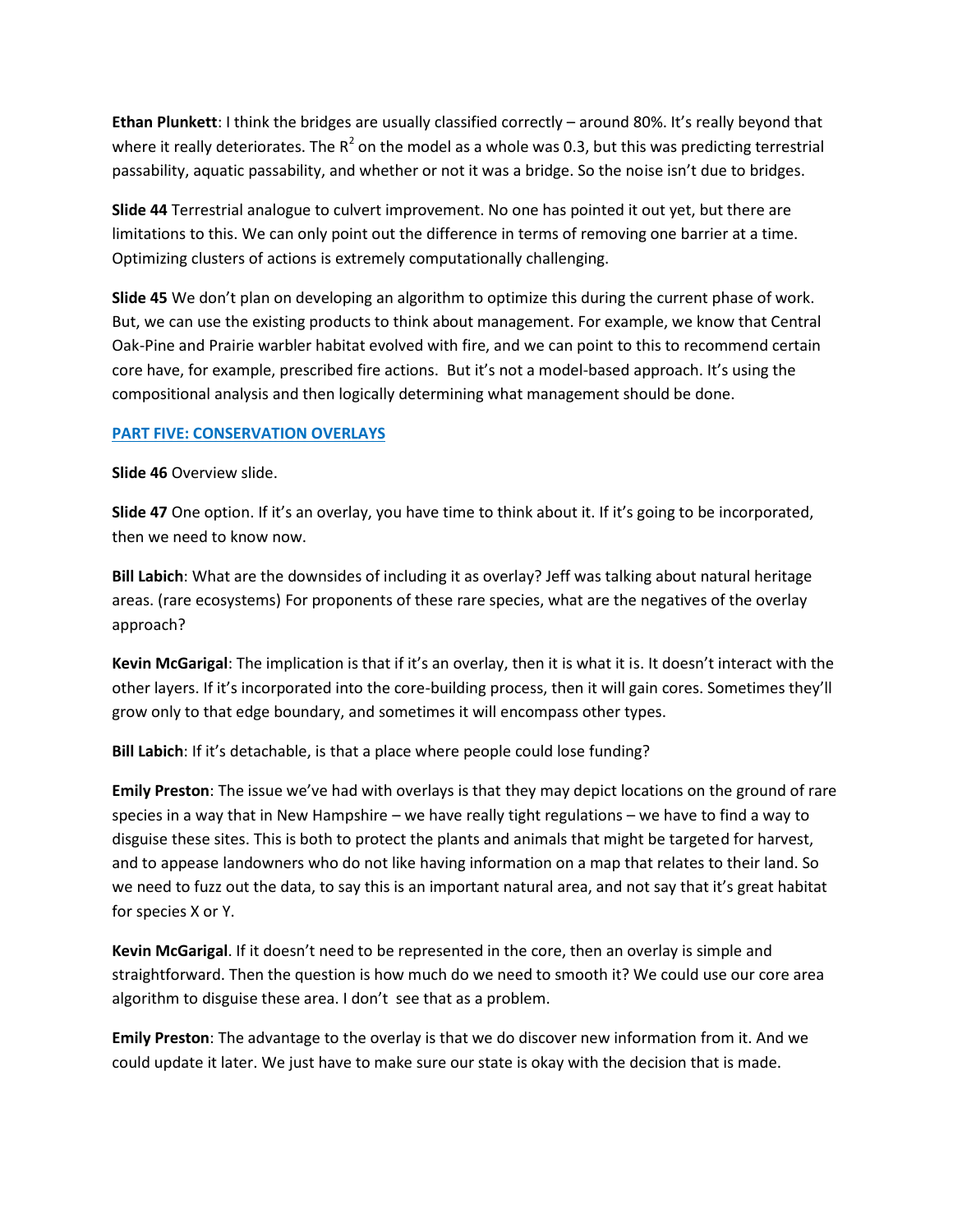**Dave Perkins**: I'm not a cottontail guy, but wouldn't the cottontail people want to know all the same questions and answers for the cottontail algorithm.

**Kevin McGarigal**: If I were really interested in cottontail, then I would build a landscape capability model and then treat it like the other species.

**Chad Rittenhouse**: The cottontail is tricky because it has a lot of what I would call intrinsic habitat elements. The main one I would say is somewhat easy to map is the early seral. We've done that for CT. But that's the trick – with respect to forest, it's forest that is <20 years of age, and that requires active management. I see challenges in trying to do the New England cottontail. There are also wetland edges, fields transitioning into forest, or certain invasive species. If anyone has those data it would be helpful to creating a landscape capability model.

**Jeff Horan**: The terrestrial team chose representative species and natural communities purposefully. The thought was that these areas were underrepresented, even based on the representative species we had at that time. These are different and we're treating them differently, but I would prefer that they be treated more similarly, and I would prefer that they be integrated into the IEI. We want connections across the landscape for them. And we're not going to develop models for any of these. The other implication is that we get 245 more cores if we incorporate the natural communities. So there are definitely implications.

**Kevin McGarigal**: Just to remind you all, the species-based approach and ecosystem-based approaches are very different. The species approach gets weird when we put a bunch of "1s" and a binary system into the mix.

**Mitch Hartley**: These are the only 3 rare species we're going to integrate? Do we know what % of the landscape is made up of this?

**Kevin McGarigal**: Less than 2%, maybe only 1%.

**Mitch Hartley**: I don't see why we would try to integrate, both for the structural and mechanical reasons you describe, and because it won't have a huge impact on the landscape. We're incorporating it for the people who care about every little pixel on the landscape.

**Georgia Basso**: Weren't there a bunch of rare plant communities we decided to integrate?

**Kevin McGarigal**: They are integrated in the ecosystem-based approach.

**Georgia Basso**: Why don't we just mitigate the risk of harm to rare communities by not giving out the data at a scale where people can use it to harm the rare communities? We could hold the rest back and only allowing certain people to see where the rare communities actually are.

**Kevin McGarigal**: That works for any maps that are distributed, but not necessarily for GIS layers.

**Emily Preston**: By the terms of our data sharing agreement, we just can't display that data at all.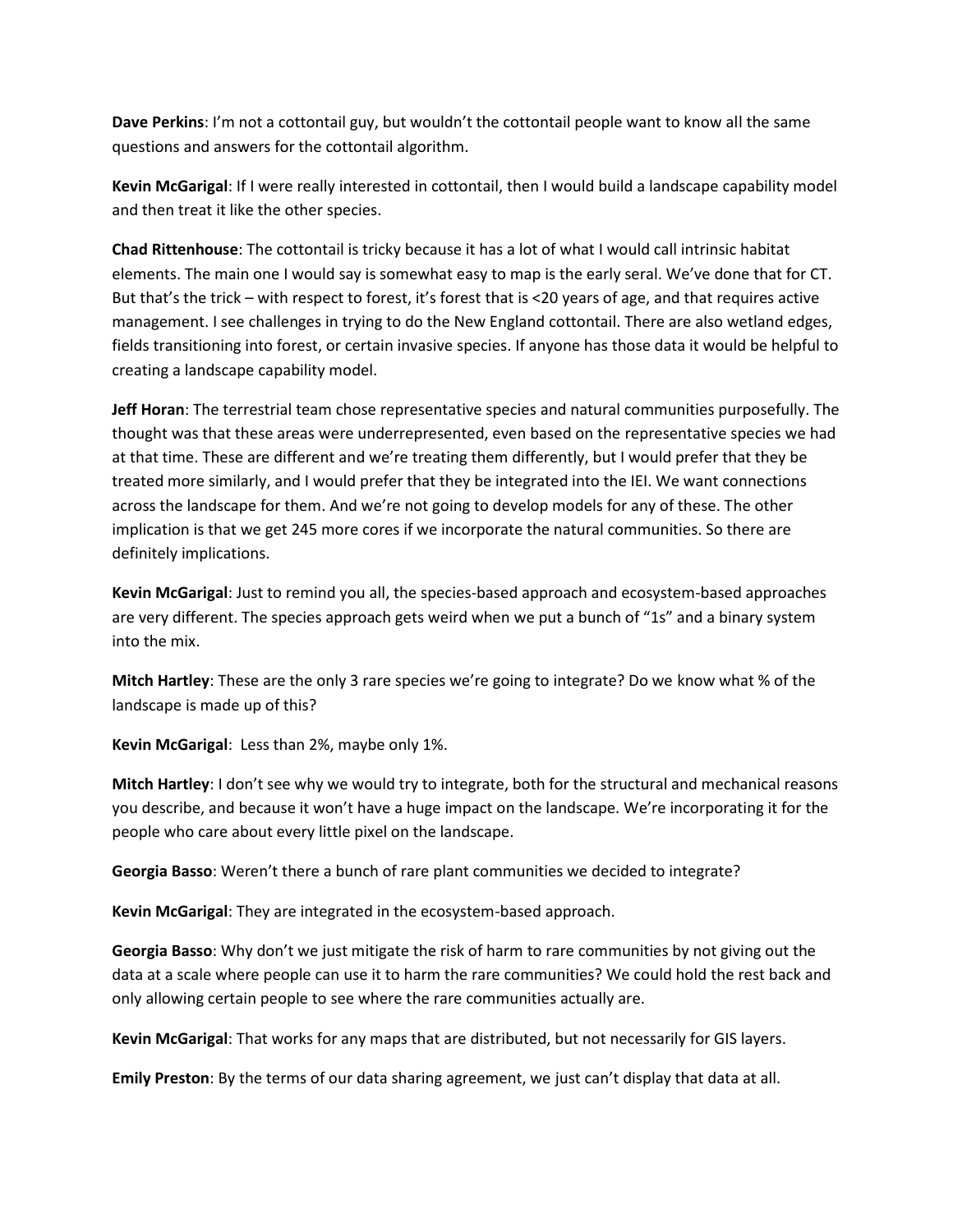*Slides 48-70 were focused on a comparison of the ecosystem- and species-based approaches. We did not have time to discuss these slides, and instead focused the remainder of the meeting on a small terrestrial subgroup meeting focused on what to do about rare natural communities and the scaling question.*

### **RARE COMMUNITIES DECISION/DISCUSSION**

As we've discussed, including rare communities moves us in a more/smaller cores direction, although we would maintain a minimum size restriction on core areas of 10 acres. But our challenge is that we can't display the rare communities in an identifiable way per certain data sharing agreements.

**Bill Labich**: When we do that do we see a greater extension of cores to the central and southern part of the watershed?

**Mitch Hartley**: What percent of the landscape is in rare communities?

**Kevin McGarigal**: 2%. Actually less, since that includes floodplains.

**Jenny Dickson**: One quick comment. Looking at the increase in the number of core areas and then what we'd have to do in terms of changing the minimum size areas might negate what we'd get from incorporating the rare areas in the first place. Coming from a highly urbanized state, that's a huge part of the core areas. So I think it'd be better to do it as overlays.

**Nancy McGarigal**: I'm looking at Kevin. Emily said by putting them in the core they'd be masked, but you have a way to mask them as well.

**Kevin McGarigal**: If they're in a core, you wouldn't "know" it was a rare community. But it'll be obvious in about half the cases anyway, even with a buffer of a core area. We would still have to decide how much you want to mask, because a lot of times the barrier is highly developed.

**Scott Schwenk**: Just to clarify, we can keep a smaller size threshold, but then we have a couple hundred more cores. So it's a tradeoff.

**Eric Sorenson**: The other thought is that it's easier to work with a fewer/larger core based design, but there is definitely a trade-off in not including small cores that might have greater species diversity.

**Kim Lutz**: I thought that floodplains were being treated separate from rare communities, but now I'm not clear.

**Randy Dettmers**: Floodplains will be incorporated into core selection regardless.

**BJ Richardson**: What is the goal for incorporating the rare natural communities?

**Eric Sorenson**: My view is that if you don't incorporate them then they're not part of the connectivity design, and then they're an add-on, and easier to leave out of the bigger picture.

**Randy Dettmers**: Are they core areas by definition? If they don't show up in the cores based on our definition and the algorithm used, then are they cores?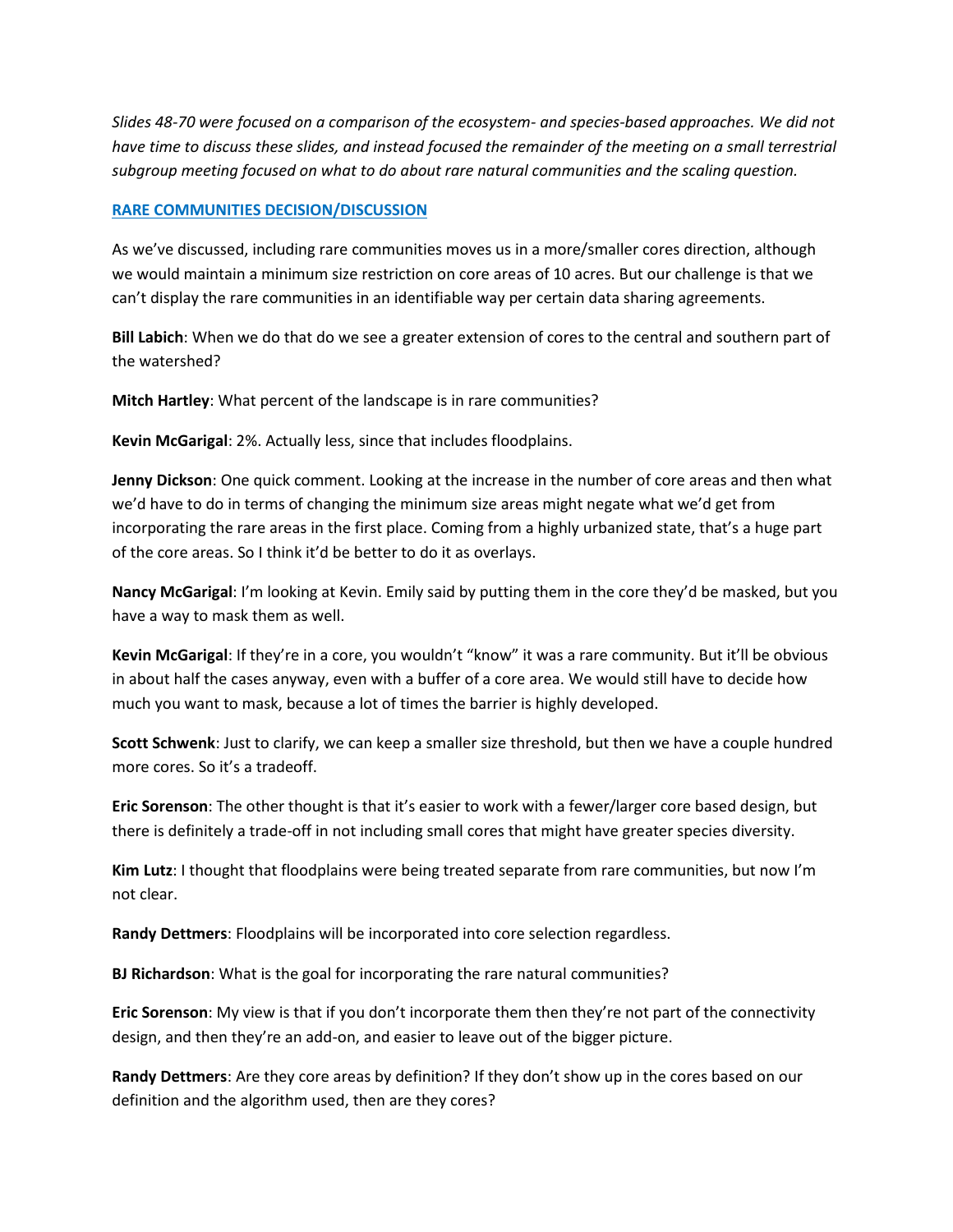**Eric Sorenson**: We're deciding on that. Core areas can be big or small, but they should include areas of high biodiversity.

**Randy Dettmers**: Is it diversity or integrity?

**Eric Sorenson**: Diversity. Many areas with low ecological integrity have high diversity, and we're including them. At this point, Ken brought up the issue of data consistency for the northeast scale. Kim said the floodplain data is available, but it hasn't been verified. But the natural heritage data exists throughout the 14 states.

**Jeff Horan**: I want to remind folks. We decided to look at macrogroups, but that caused us to lose sight of the rare natural communities, which is why we decided to add it back in. So it was objective-based.

**Kevin McGarigal**: I'm trying to understand whether the main concern is whether we will have too many cores. I wonder if we can't agree to get over that and be okay with having additional small cores. If we did that, those who feel including them is important will be okay. There's nothing inherently wrong with more cores. And we can define cores as areas of high integrity and biodiversity, if that's what the group thinks is important.

**Randy Dettmers**: In order to be in compliance with our legal restrictions, incorporating the rare communities into core areas may be our best option at this point.

**Ethan Plunkett**: If we wanted to include all the rare species, we could do what we did for the combined run, and basically underlie it. So we could lock it in as our target. So we would have consistency still between ecosystems and species.

**Jenny Dickson**: My lingering issue is the unresolved nature of what a core area is. If we change the definitions, then we lose some of what we decided we were interested in. And while we're on the subject, I'd be hesitant to include rare species information because it changes so frequently. I think you'd be very challenged to maintain currency on the mapping, and people would complain that the map is inaccurate. I'm worried that we'll have too many areas so we'll lose the perspective. The little cores might not be bad at a local level, but it doesn't seem helpful at the regional or landscape context. Does that noise impact what you're ultimately trying to do with a higher level conservation planning exercise?

## **Rachel Cliche**: I agree.

**Emily Preston**: This is an important point. We keep going back and forth. I almost want to disregard the 3 species we were thinking about. And maybe we should increase the minimum size.

**Dave Perkins**: I think with more small cores then you are better able to address opportunity.

**Mitch Hartley**: I think Jenny clearly articulated an issue with this, which is that core areas become some hybrid of ecological integrity OR rare/natural communities. If you take that to the "so what?" question – why are we doing large landscape conservation? Maybe it's cynical, but who's trying to protect integrity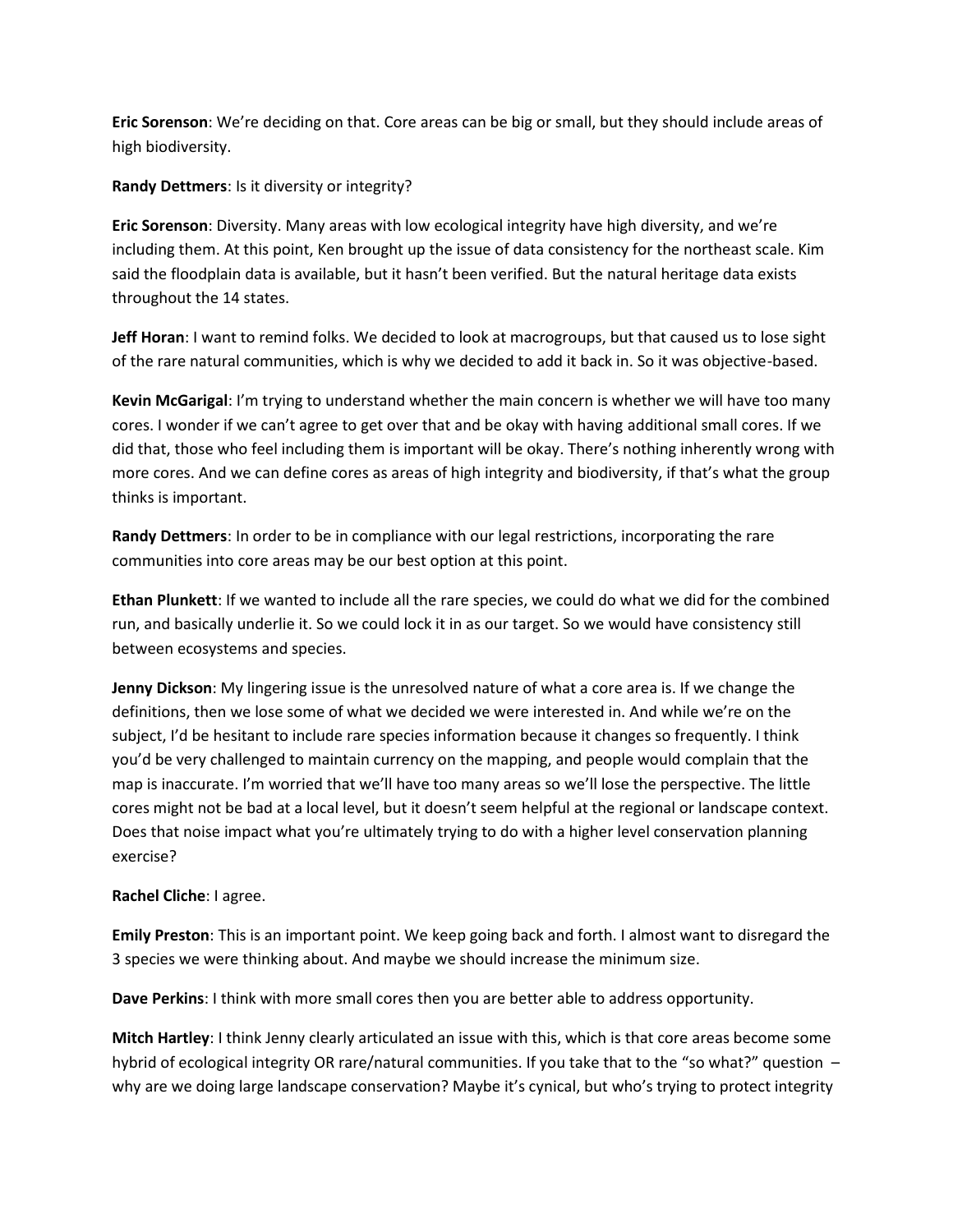right now? Protecting rare species is messier, but I think it's worthwhile. I think it will be more likely to be more practically conservation based.

**Kevin McGarigal**: I have another perspective to offer. I am calling it the "M&M Cookie" approach. Regardless of what we do, we're making a fragmented set of cores. You have to have and think about the matrix between them. So you get stuff like the very last slide. The reality of working with high resolution data is that we're going to get a fragmented network. Maybe one way to resolve the idea of thinking about large areas is to think about core areas as M&Ms in a cookie. It's the whole cookie that matters. What we could do is take this core area solution and the connectivity solution, and somehow delineate these cookies. They could be bounded by highways, or not. But if we wanted to think about an area that's really important to lots of different colored M&Ms (ecosystems, species), maybe we need to bound these macro-assemblages. The core areas are not reserves; they're pieces of a broader picture.

**Rachel Cliche**: I agree with Jenny, but I think what Kevin just explained, it works for me now. It makes me feel better. I worry that we're losing the integrity of the cores, but this other approach sounds good.

**Bill Labich**: I would say that additional smaller cores are fine. I'm looking at this last slide, and I think this is exactly what the people in the field want. They want to see these small cores, and use that to represent a particular parcel and describe its importance in a larger context. So I think this is great.

**Nancy McGarigal**: Jenny, you said that the species may change very quickly. Do ecosystems have a similar issue?

**Jenny Dickson**: No, we can do that. My concern is changing what a core area signifies. But if we step further back, to the ecosystem objectives, it seems that the M&M cookie approach meets all those objectives. We perhaps need to go back to the overarching objectives instead of the interim objectives.

**Randy Dettmers**: I'm beginning to hear some consensus around incorporating rare communities into the selection.

**Patrick Comins**: I would just hate to see forests be broken down into such small areas that they are not useful for forest species and communities.

**Randy Dettmers**: I do think adding the Oak-Pine forest weighting will help with that, and so will the M&M cookie approach.

**Kevin McGarigal**: Remember, we decided that developed areas and major roads are barriers to cores. As long as that is true, then the southern cores will be smaller. So the M&M cookie approach should show you larger areas of forest.

**Patrick Comins**: I wonder if forest cover at the landscape scale, say 1-km, may be worth looking at. Instead of looking at pure blocks, look at what percentage of the landscape at the 1-km scale is forested. That can give an idea of the degree of fragmentation. Is it forest laced with fragmenting features like roads, or is it fragmented by large development.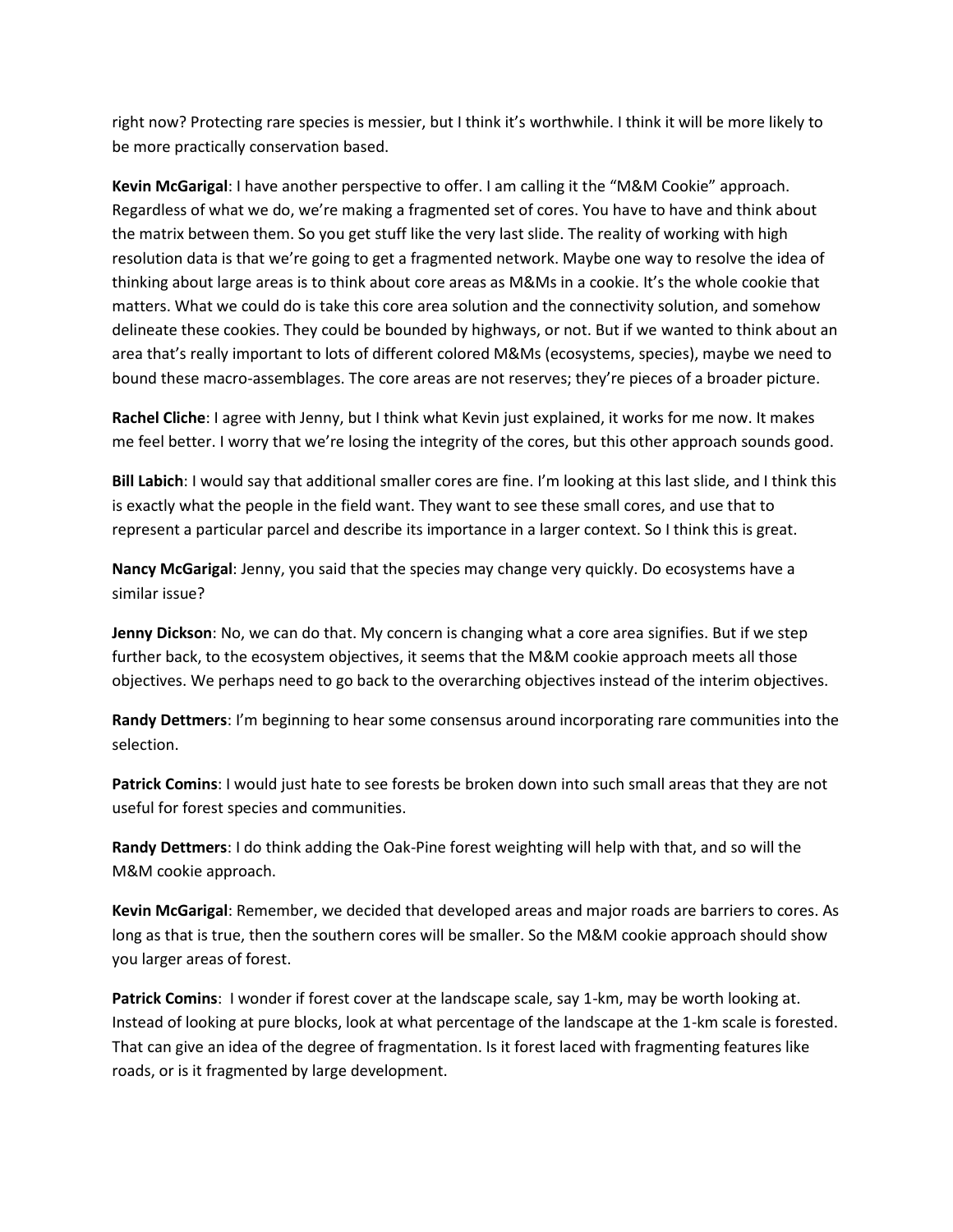**Kevin McGarigal**: Those are all incorporated into the metric that goes into IEI, which creates cores in the ecosystem based approach. Given that integrity index, which accounts for those things, we're still not spreading across secondary roads. As long as that is a rule, you're not going to get big cores. There are just too many roads. Even when you force the distribution down there, such as with the HUC8 approach, you get more small cores in the southern section, not larger ones.

**Eric Sorenson**: I just wanted to thank Kevin for making cookies last night and coming up with this analysis. I think that cookie analogy helps get to the other thing that FWS is working on, which is identifying RCOAs.

**Randy Dettmers**: I think we can keep the rare species in on the ecosystem side, and out on the species side. So let's move on to scaling. Given those decisions, are people comfortable with maintaining a CT River scaling approach.

**Emily Preston**: This is Emily, I have to leave but I don't have strong feelings about this.

**Patrick Comins**: Should everyone see what the differences look like on the ground?

**Kevin McGarigal**: I just want to show people a couple more maps. One is the scale we mentioned before, and one is new – the TNC ecoregions, which Christian brought up. The ecoregions kind of gets the north-south and the east-west that Christian commented on in his email. The other one is HUC6, which the aquatics team considered. Sections were also suggested, but it also gives you a north-south and east-west set of breakpoints. Not to throw more confusion into the mix! To fill some of you in, Christian made some good points about the underlying geologic features that are present north-south and east-west in the CT river watershed.

**Bill Labich**: If we were to use the TNC ecoregions…before seeing the site I was thinking scenario 10 scaled to the watershed and increasing weight on the oak-pine – maybe that would increase cores in the south. If we scaled it by ecoregion, would that create a more equitable distribution of cores between the north and the south? How many other regions will be as linear and north-south as ours, though? And going to Kevin's question about how it might fit with others and why the sections may work or not work…maybe it doesn't matter. Maybe it just matters what the large landscape is that people are working at. If there's an inherent separation between ecosystems on one side of the line versus the other, and not taking into consideration that inherent difference, it's going to feel like something's not quite right to the people who will be implementing it, and working with the data.

**Randy Dettmers**: There are a couple ways of getting at that. Doing some stratification by ecoregion is one way. Using the TNC ecoregions will ensure a north-south distribution, but how many cores show up at the southernmost section is dependent on integrity, and it will probably be low. So we've also put weight on ecosystems that are most important. I do think that is an approach that's transferable elsewhere in the region.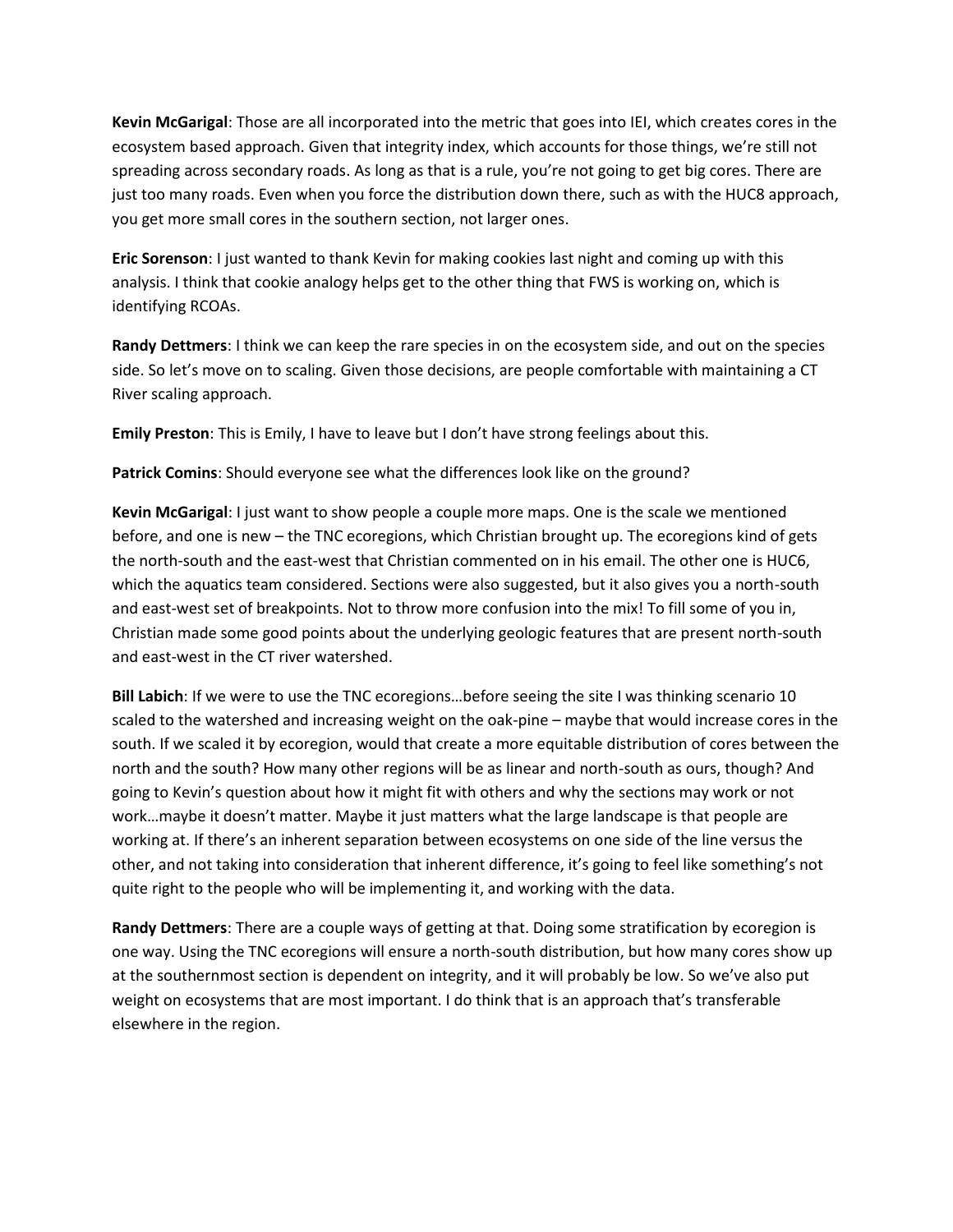**Mitch Hartley**: I've missed some of these meetings. I'm uncomfortable with us making decisions based on what we want to see. If we don't like that integrity is lower in the south, then we should scale things by HUC8.

**Scott Schwenk**: I'm not sure it's quite that dramatic a difference. Early on we decided that Alpine areas were important, so we upweighted them. Later on we realized we missed some southern forest types, so we're upweighting them. I think there is a biological basis for upweighting Central Oak-Pine.

**Jeff Horan**: I thought it was Mitch who said at one point that Boreal forests are common, but they're vulnerable, so let's upweight them. If we're trying to distribute cores through the watershed, then it makes some sense to include macrogroups in the southern forest that are habitat for species down there.

**Randy Dettmers**: It is true that the weighting process is more subjective than using an ecoregion approach, I guess. But to the extent that we've used weights, we've outlined the criteria that we used to justify weights. So the question comes back to should we use full watershed scaling with weights that include oak-pine forest, or do we want to use some other means of subdividing the watershed.

**Patrick Comins**: Has everyone seen those scenarios? 1, 3, and 10.

**Randy Dettmers**: I think so, because they're all available on Data Basin and we discussed them on Monday. Everyone has had the opportunity to.

**Kevin McGarigal**: I can offer a comment on the scales we originally offered. We know that distribution is an ecological consideration, not just a political consideration. So we had a goal of distribution. This is also to protect against our uncertainty in future change and condition. The ecoregions display hard lines that don't exist in reality. Also, by scaling by macrogroups you're implicitly scaling by ecoregion. So we came up with HUC8s in an attempt to choose something that we liked the size of, that were distributed north-south-east-west. It did what Ethan wanted to do with square moving windows, but in more of an intuitive way.

**Patrick Comins**: My concern is not political, but rather that the differing bird regions here should be represented because they represent different ecologies.

**Kevin McGarigal**: Good distribution is just as important as the best within the CT River given future uncertainty.

**Scott Schwenk**; I think everyone has agreed that there should be some consideration of scaling. So the CT River is a HUC4. You could use a finer scale like HUC6, HUC8, or the section. My concern with HUC8 is that it seems too small, in that you tend to force everything from low to high integrity and it goes against some of the other goals we have.

**Kevin McGarigal**: There is also the HUC6.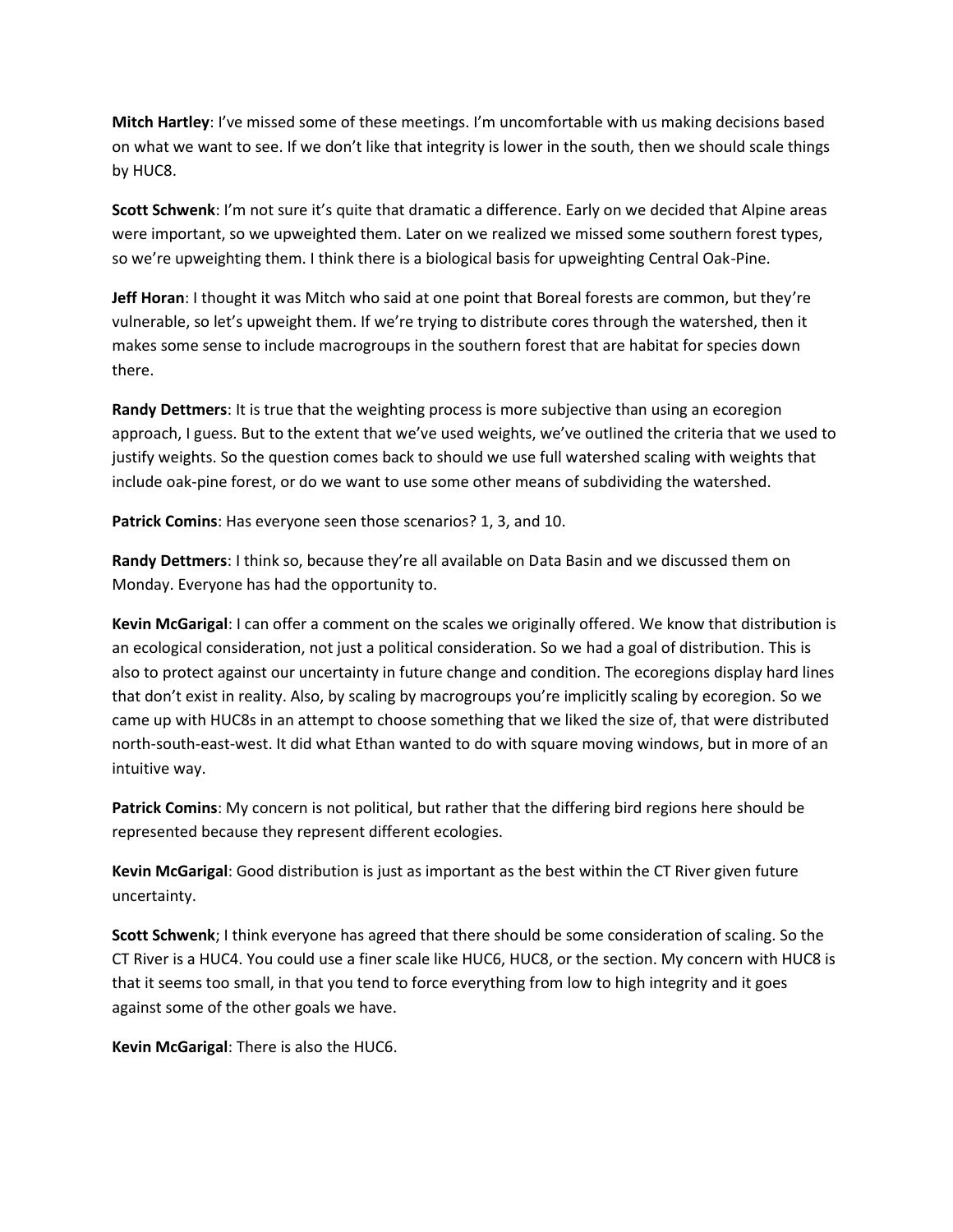**Scott Schwenk**: There is also the matter of consistency with the aquatic approach and with the species approach. We don't *have* to be consistent, but it has merits.

**Bill Labich:** I feel like we're scaling to the whole watershed in order to translate this to other areas. If we have to use the whole watershed scale and then use something else to take care of the weighting issue…I think that's sketchier than scaling it to HUC6.

**Patrick Comins:** Unless there is a good reason for upweighting an ecosystem.

**Bill Labich:** Are we just saying: here's the model. Pick your region, and depending on the outcomes, you might consider upweighting a particular ecosystem that you don't feel like is well-represented.

**Randy Dettmers**: I'm getting the sense that some sort of intermediate approach between the full watershed and the HUC8 is needed. Either TNC ecoregions or HUC6 would be an intermediate approach.

**Patrick Comins**: Or BCRs if you were looking at a larger ecoregion.

**Kim Lutz**: I wish I had Christian's email in front of me. I'm thinking of a point Kevin made about the TNC ecoregions, which are based on Bailey's, but I think they're consistent across the whole US. They play out in terms of ecological communities. HUCs are crossed all the time, but the ecoregions are different plant communities. So I'll vote for Christian's suggestion.

**Kevin McGarigal**: The reality is that there will be lines on the map regardless of what we choose. And in some of the products, you will start to see those lines. You can't avoid it, which is why Ethan wanted to do the moving window, but it's not worth trying to explain it. SO you have to choose a boundary that achieves your distribution goal, along with other things, and you have to choose it and then live with the results. HUC6 distribution will bias against the lower part.

**Patrick Comins**: Either the HUC6 or the ecoregion would be better in my view.

**Kevin McGarigal**: But remember that ecoregions are implicitly included in the IEI. So what's left is to achieve a spatial distribution. So the HUCs, because they are smaller, are all about geographic distribution. The ecoregions stuff will still play out because the systems are mapped by ecoregion and you're getting representatives from each ecosystem.

**Jenny Dickson**: I vote HUCs. I don't care if it's 6 or 8.

**Bill Labich**: I vote HUCs. I'd rather have 8, but I'll take 6.

**Pete Murdoch**: I don't have a strong opinion. Having a CT scale makes sense to me, but I would be inclined in using multiple maps in my interpretation at different scales. Each option is one representation. My biggest concern on all of this is that the model is a terrific tool, but it's highly complex and I do not see this being used effectively by people who are not highly skilled in the use of the model. I think we'll have to have the ecologists and modelers sitting down with resource managers to help them make decisions. I fear dumbing it down because there's just too much depth to it. But that's a separate issue. I think the user interface is 2 people: one resource manager and one modeler.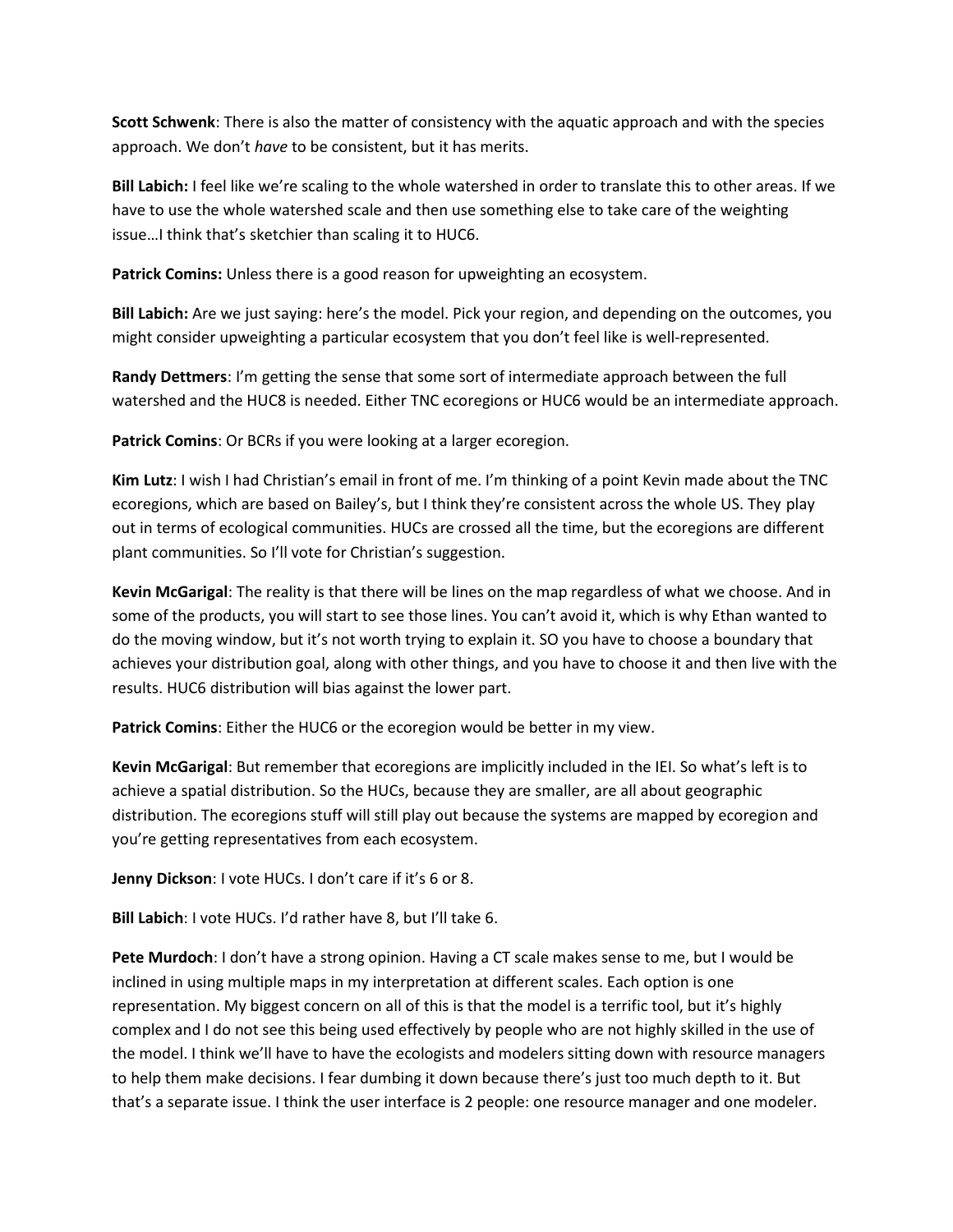**Kim Lutz**: Christian and I vote ecoregions, but we won't fall on our sword about this.

**Patrick Comins**: I don't think it makes much difference in this case, but thinking of expanding to the region, I think ecoregion makes the most sense.

**Rachel Cliche**: Ecoregions makes sense to me thinking beyond the CT watershed, but I can go either way.

**Ethan Plunkett**: I would like to personally say I like HUC6s. If we apply ecoregions somewhere else, there's a possibility that we won't have a nice division by ecoregion within the next planning area.

**Bill Labich**: One question I keep thinking about is what are the other pilot scales going to be. If we're just going to work our way through different watersheds, then I think we should stay in a HUC framework.

Kevin: What if you would apply it to the full northeast region?

**Scott Schwenk**: We've talked about that as a demonstration.

**Bill Labich**: In that case I would do it by ecoregion. And we do know that's coming, and we don't know what the other smaller landscape will be.

**Nancy McGarigal**: I don't know that future landscape will always be watershed-based.

**Scott Schwenk**: I think HUC6 would ensure a better distribution.

**Jeff Horan**: Are we talking about the ecosystem-based approach, or for ecosystem and species?

**Kevin McGarigal**: You tell me – we can do it for both.

**Jeff Horan**: I prefer species at the full watershed scale. If we get away from that, HUC8 is too homogeneous. I like ecoregions but I don't think they're as transferable to other areas, so at the moment I like HUC6.

**Maritza Mallek**: I'm pretty torn, because it seems like at the regional scale people feel ecoregions are the most appropriate, but once we're looking at a smaller landscape, most folks prefer the HUC6. And I don't know how to reconcile that issue.

**Randy Dettmers**: Maybe there isn't one answer for all the scales.

**Pete Murdoch**: That's what I was trying to say less clearly. It depends on the question we're asking. And I guarantee you that whatever we pick that a question will arise in the next couple of years that will demand that we do a different model.

**Randy Dettmers**: I'm hearing us gravitating toward HUC6 at this point.

### **DECISIONS**